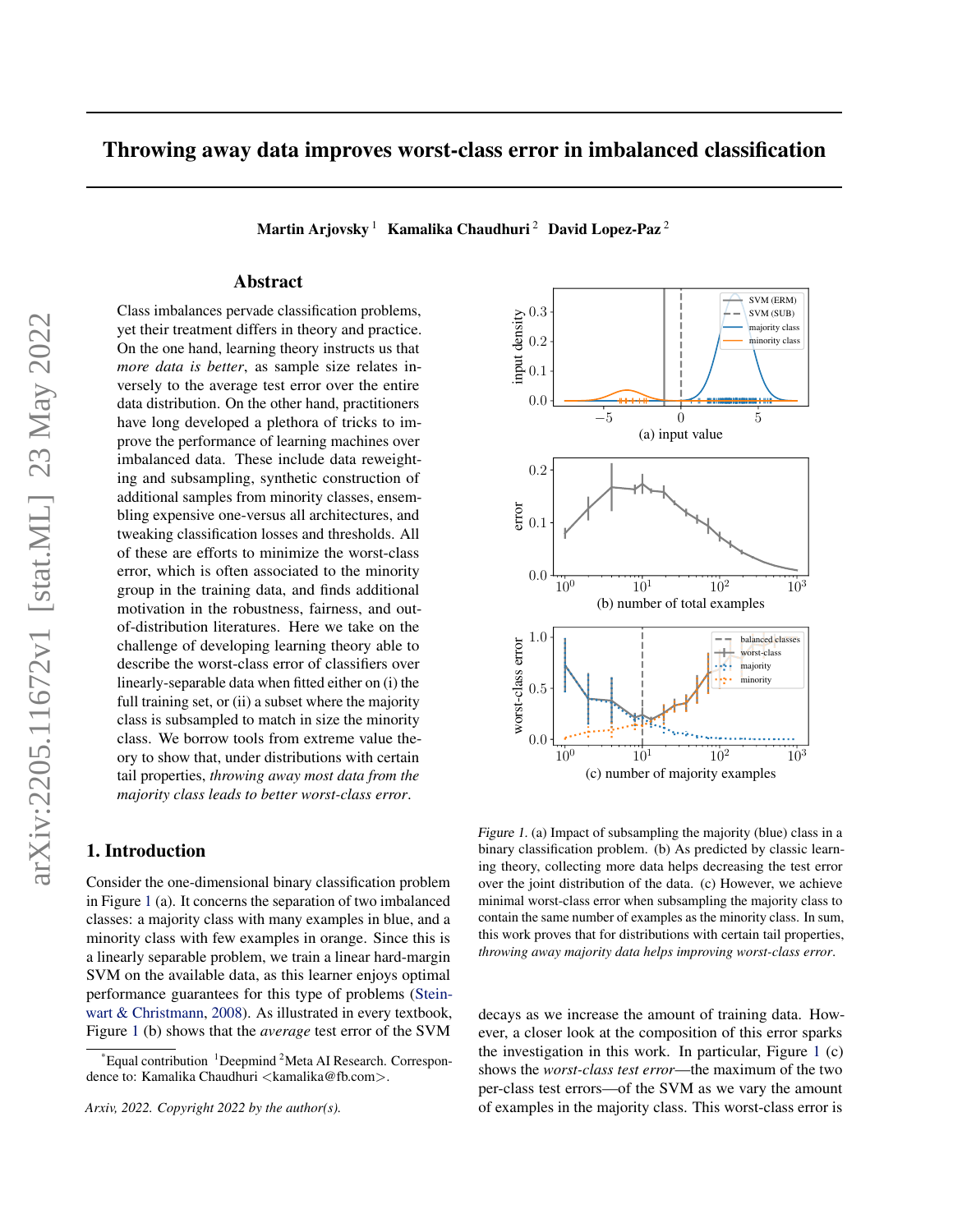minimal when we subsample the majority class to match in size the minority class. So, throwing away most data from the majority class improves performance robustness.

This simple but striking observation questions classic theory and practice in machine learning, where we were repeatedly told that one way out of our problems is to simply collect more data [\(Shalev-Shwartz & Ben-David,](#page-8-1) [2014;](#page-8-1) [Mohri et al.,](#page-8-2) [2018\)](#page-8-2). The practical implications of this observation are far-reaching. Qualities such as robustness, fairness, and out-of-distribution generalization are becoming key questions in the debate on how to advance towards artificial intelligence. For instance, disparate error rates accross different protected groups is a widely-accepted measure of fairness [\(Barocas et al.,](#page-8-3) [2019\)](#page-8-3). Measuring worst-class error is commonplace to estimate the robustness of machine learning systems against certain distributional shifts [\(Idrissi](#page-8-4) [et al.,](#page-8-4) [2021\)](#page-8-4). As AI permeates critical applications such as healthcare, vehicle driving, and governance [\(Engstrom](#page-8-5) [et al.,](#page-8-5) [2020\)](#page-8-5), researchers are increasingly wary of simply measuring *average* test error. Instead, approaches are being developed to craft machine learning systems that perform well across (known or unknown) subpopulations of data [\(Sagawa et al.,](#page-8-6) [2019;](#page-8-6) [Arjovsky et al.,](#page-8-7) [2019;](#page-8-7) [Gulrajani &](#page-8-8) [Lopez-Paz,](#page-8-8) [2020;](#page-8-8) [Idrissi et al.,](#page-8-4) [2021\)](#page-8-4). In short, advancing towards a more responsible evaluation of classification systems does not only count errors, but is also concerned with what types of mistakes these systems make—learning machines may incur catastrophic mistakes hidden in an innocuous 1% *average* test error.

Our learning theory tools fall short to study this phenomena. Traditional learning bounds describe decaying average test error—computed over the distribution of training examples—as the number of data increases [\(Shalev-Shwartz](#page-8-1) [& Ben-David,](#page-8-1) [2014;](#page-8-1) [Mohri et al.,](#page-8-2) [2018\)](#page-8-2) Coarse descriptions about average test error do not inform us about the performance of our classification rule at each of the classes forming the learning task at hand. This is a point of disconnect between theory and practice, since multiple tricks are commonly deployed in machine learning engineering to address class imbalance. These include data reweighting and subsampling [\(Idrissi et al.,](#page-8-4) [2021\)](#page-8-4), as well as the synthetic construction of additional samples from the small class [\(Chawla et al.,](#page-8-9) [2002\)](#page-8-9). The central importance of classbalancing techniques in practice and their blunt omission in theory motivates the present work.

Contribution We develop novel theory to characterize the worst-class test error of Support Vector Machines [\(Steinwart](#page-8-0) [& Christmann,](#page-8-0) [2008,](#page-8-0) SVMs) when trained via the Empirical Risk Minimization [\(Vapnik,](#page-8-10) [1992,](#page-8-10) ERM) principle on linearly-separable one-dimensional data (Section [2\)](#page-1-0). We study learning these machines on either the full available training data (ERM), or on a reduced version where the large

class is subsampled to match in size the small class (SUB). We leverage tools from Extreme Value Theory (EVT) to include information about the tails of the data distribution when describing the relationship between subsampling and worst-class error (Section [3\)](#page-3-0). For example, we show that when the class-conditional distributions are Gaussian or Laplace, SUB has strictly better worst-class error than ERM, while for uniform distributions both perform equally well. Therefore, or main (perhaps counter-intuitive) takeaway is:

*When dealing with imbalanced classification problems consider subsampling the majority class to match in size the minority class, as this leads to optimal worst-class error*.

We also offer valuable insights for multivariate data (Section [5\)](#page-5-0), verify our findings with some numerical experiments (Section [6\)](#page-6-0), review related work (Section [7\)](#page-6-1) and offer some lines of research for future work (Section [8\)](#page-7-0).

# <span id="page-1-0"></span>2. Learning setup

We consider the binary classification of examples  $(x_i, y_i)$ , where inputs  $x_i \in \mathbb{R}^d$  and labels  $y_i \in \{-1, +1\}$ . We denote the two class-conditional distributions by

<span id="page-1-1"></span>
$$
D^{+}(x) = P(X = x | Y = +1)
$$
 and  
 
$$
D^{-}(x) = P(X = x | Y = -1).
$$

Given a classifier  $c : \mathbb{R}^d \to \mathbb{R}$ , the main quantity of study in this work is the *worst-class error*

$$
\text{wce}(c) = \max\left(\Pr_{X \sim D^{+}}(c(x) < 0), \Pr_{X \sim D^{-}}(c(x) > 0)\right). \tag{1}
$$

We place four assumptions on our data. First, we consider imbalanced classification problems. The remainder assumes n examples from the positive (majority) class, and  $\beta n$  examples from the negative (minority) class, where  $\beta < 1$ and  $\beta n$  is an integer. Second, we assume that the training data—not necessarily the entire distribution—is linearly separable. Third, we require  $D^+ = D(\mu)$  and  $D^- = D(-\mu)$ to be of the same family and symmetric around their means, assumed to be  $+\mu$  and  $-\mu$ , respectively. When necessary, we write  $\mu_n$  to allow these means to depend on the number of majority examples. Fourth, and unless stated otherwise, we consider one-dimensional data  $(d = 1)$ . We denote our training data by  $D = \{(x_i, y_i)\}_{i=1}^{n+\beta n}$ .

#### 2.1. Training algorithm

Given our assumptions on the data, we choose a linear model for our classifier, namely  $c(x) = w^{\top}x + b$ . We follow the Empirical Risk Minimization (ERM) principle to learn some parameters  $(w, b)$  separating the training data  $D$ . Mathematically, the learning process to find  $(w, b)$  amounts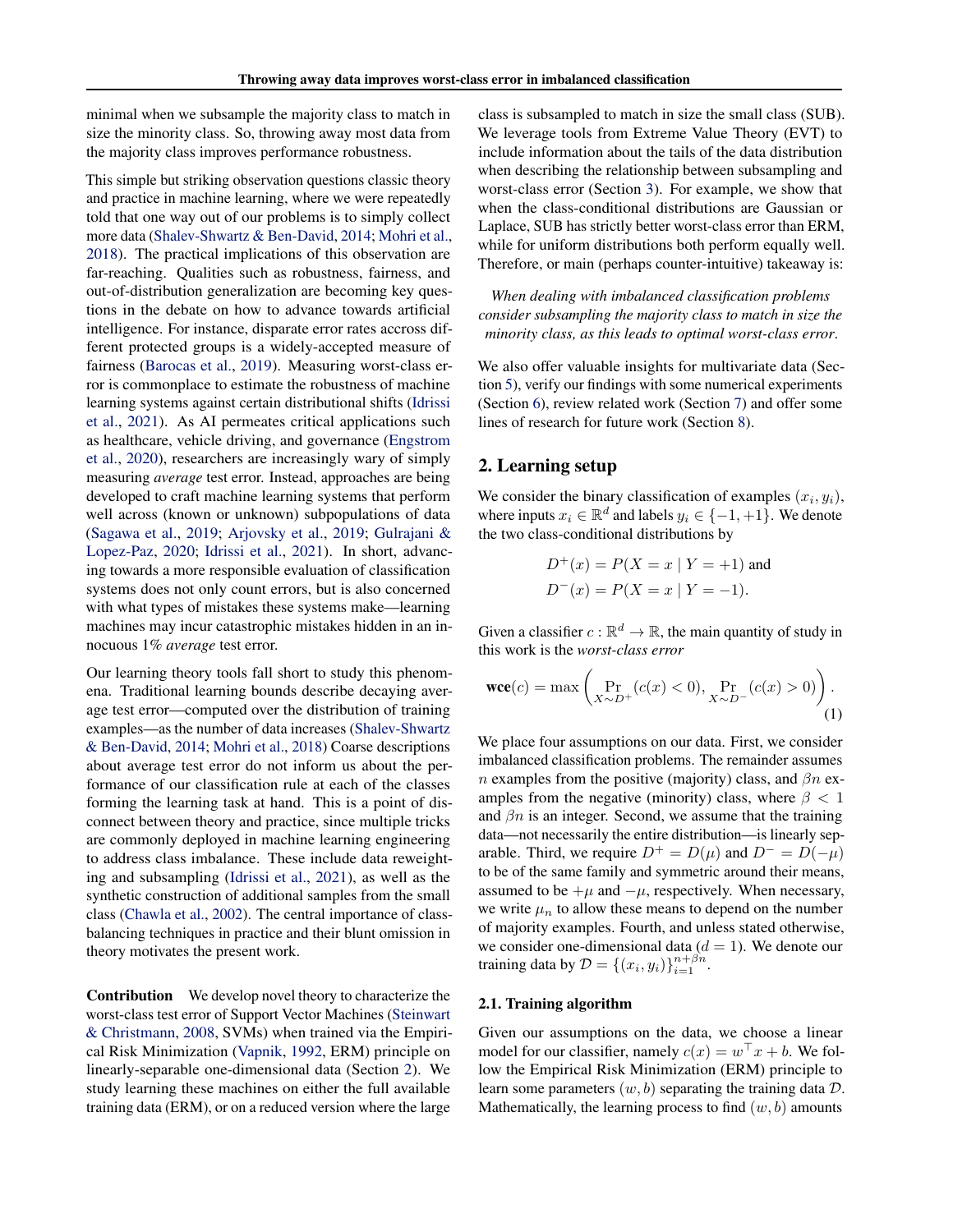

<span id="page-2-1"></span>Figure 2. Illustration of a linear hard-margin SVM discriminating two one-dimensional linearly-separable classes.

to implementing a numerical optimization problem minimizing the objective function:

<span id="page-2-0"></span>
$$
L(w, b, \mathcal{D}) = \frac{1}{|\mathcal{D}|} \sum_{i=1}^{|\mathcal{D}|} \ell\left((w^{\top} x_i + b) y_i\right), \tag{2}
$$

where  $\ell : \mathbb{R} \to [0, \infty]$  is a loss function that penalizes classification errors. Since the training data is assumed linearly-separable, we expect the minimizer of [\(2\)](#page-2-0) to classify correctly all training examples.

The most popular loss for classification in deep learning is the logistic loss  $\ell(u) = \log(1 + \exp(-u))$ . When the data is linearly separable, the ERM problem [\(2\)](#page-2-0) with the logistic loss contains infinitely many solutions. In practice, we arrive at one solution due to our implementation choices and their impact as implicit regularization. In our setup, the resulting classifier is the well-known max-margin classifier [\(Soudry](#page-8-11) [et al.\)](#page-8-11). This classifier, known as the linear hard-margin Support Vector Machine [\(Vapnik,](#page-8-12) [1999,](#page-8-12) SVM) is also the solution to the following optimization problem:

<span id="page-2-3"></span>
$$
\min_{w,b} \qquad \|w\|_2^2
$$
\n
$$
\text{s.t.} \quad y_i(w^\top x_i + b) \ge 1 \text{ for all } (x_i, y_i) \in \mathcal{D}. \tag{3}
$$

The SVM separator is equidistant from the convex hulls of the positive and negative classes [\(Bennett & Bredensteiner,](#page-8-13) [2000\)](#page-8-13). Unless stated otherwise, our analysis concerns the one-dimensional case  $d = 1$ .

In this case, as illustrated in Figure [2](#page-2-1) and without loss of generality, we assume that the negative class lies on the left of the positive class.

We denote by  $M^-$  the largest example value from the negative class, and let  $m<sup>+</sup>$  be the smallest example value from the positive class. Then, the weight  $w$  can be normalized to  $w = 1$ , and the SVM solution becomes the mid-point  $\theta = -b$  between the two closest points from each class. The threshold  $\theta$  is the input value below which we predict negative class, and above which we predict positive class. Formally,

<span id="page-2-5"></span>Lemma 1. *(Simplified Version of [\(Bennett & Bredensteiner,](#page-8-13) [2000\)](#page-8-13)) Let the conditions stated above hold. Then, the SVM solution is*  $\theta = \frac{1}{2}(M^{-} + m^{+})$ *.* 

Furthermore, under our data assumptions, any two classification thresholds  $\theta$  and  $\theta'$  satisfy the following property:

<span id="page-2-4"></span>**Lemma 2.** For symmetric class-conditionals,  $|\theta| \geq |\theta'|$  $implies$ *wce* $(\theta) \ge$ *wce* $(\theta')$ *.* 

*Proof.* Because the distributions are symmetric around the origin,  $\mathbf{wce}(\theta) = \mathbf{wce}(-\theta)$ . Therefore, it is sufficient to consider the case where  $\theta \ge \theta' \ge 0$ . When both  $\theta$ and  $\theta' > 0$ , the class with the higher error is the positive class. Thus,  $\mathbf{wce}(\theta) = \Pr(X \le \theta | X \sim D(\mu))$ , and  $\text{wce}(\theta') = \Pr(X \leq \theta' | X \sim D(-\mu)).$  Since  $\theta \geq \theta'$ ,  $\mathbf{wce}(\theta) \geq \mathbf{wce}(\theta').$ 

#### 2.2. Comparing ERM and subsampling SVM solutions

Our main goal is to minimize the *worst-class* error [\(1\)](#page-1-1); but, the ERM [\(2\)](#page-2-0) minimizes *average* error. These two objectives differ for imbalanced classification problems, where the majority examples drive the average error and drown the contribution of minority examples. For instance, a classifier can exhibit 1% average error and 100% worst-class error in a dataset with 99 correctly classified majority examples and 1 misclassified minority example.

Practitioners have noticed this discrepancy over the years and proposed a myriad of alternatives to address this issue. These include data reweighting and subsampling [\(Idrissi](#page-8-4) [et al.,](#page-8-4) [2021\)](#page-8-4), as well as the synthetic construction of additional samples from the small class [\(Chawla et al.,](#page-8-9) [2002\)](#page-8-9). It is not hard to see that reweighting examples with nonzero weights does not affect the solution of a hard-margin SVM under linearly-separable training data [\(Soudry et al.\)](#page-8-11). However, subsampling—removing examples from the majority class to match it in size to the minority class—may lead to a different SVM solution. This is because we could be removing *support vectors*, that is, examples closest to the decision boundary (see Figure [2\)](#page-2-1). It has been shown in practice that subsampling leads to improved worst-class error [\(Idrissi](#page-8-4) [et al.,](#page-8-4) [2021\)](#page-8-4). How could this be theoretically proven?

The remainder of this manuscript sets out to develop the necessary learning theory to answer this question. To this end, we will be comparing two SVM solutions for onedimensional, linearly-separable data:

<span id="page-2-2"></span>
$$
\theta_{\rm{erm}} = \frac{1}{2}(M_{\rm{erm}}^- + m_{\rm{erm}}^+), \quad \theta_{\rm{sub}} = \frac{1}{2}(M_{\rm{sub}}^- + m_{\rm{sub}}^+), \tag{4}
$$

where  $(M_{\text{erm}}^-, m_{\text{erm}}^+)$  are the largest example value for the positive class and the smallest positive value from the positive class over the original dataset  $\mathcal{D}$ . The pair  $(M_{\text{sub}}^-, m_{\text{sub}}^+)$ is defined analogously over a reduced version of the dataset,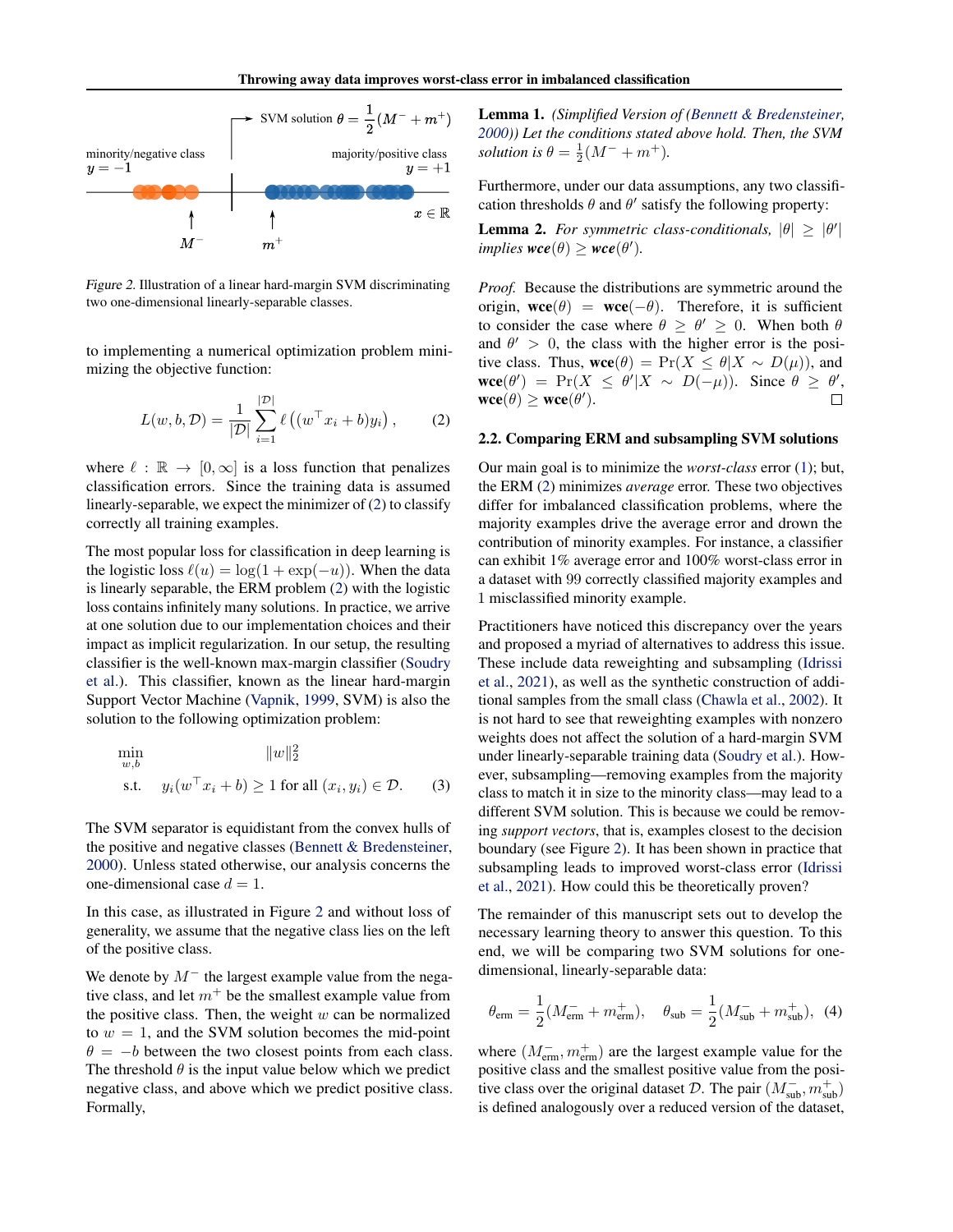where the majority class has been subsampled to match in size the minority class.

While classical learning theory suggests that  $\theta_{\text{erm}}$  has a lower *average* error than  $\theta_{sub}$  [\(Vapnik,](#page-8-12) [1999\)](#page-8-12), it does not characterize the *worst-class* error of these two SVM solutions. We show that  $\theta_{sub}$  can indeed have better worst-class error than  $\theta_{\text{erm}}$  for data distributions satisfying certain tail properties, even if this implies throwing away most of our dataset. To characterize and leverage distributional tails properly, we must first introduce some tools from extreme value theory.

#### <span id="page-3-0"></span>3. Some extreme value theory

Our theoretical results depend on the tail properties of the class-conditional distributions generating the data at hand. Intuitively, the heavier the tail of a distribution, the larger the probability of observing extreme values. The branch of mathematics studying extreme deviations is known as Extreme Value Theory [\(De Haan et al.,](#page-8-14) [2006,](#page-8-14) EVT). We borrow tools from EVT to the analysis of worst-group error in SVMs, which is a first in the research literature.

A central result from EVT is the Fisher-Tippett-Gnedenko theorem [\(De Haan et al.,](#page-8-14) [2006\)](#page-8-14), characterizing the maximum value  $M_n$  of n identically and independently distributed examples  $X_1, \ldots, X_n$  drawn from an fixed distribution with CDF  $F$  belonging to one of the following types.

<span id="page-3-1"></span>**Definition 1.** Let  $x_F = \sup_x \{x \mid F(x) < 1\}$  be the largest *value not saturating* F*. Then* F *is of the family:*

- Frechet, if  $x_F = \infty$  and  $\lim_{t \to \infty} \frac{1 F(tx)}{1 F(t)} = x^{-\alpha}$ , for  $\alpha > 0$  *and*  $x > 0$ *.*
- Weibull, if  $x_F < \infty$  and  $\lim_{h \to 0} \frac{1 F(x_F x_h)}{1 F(x_F h)} = x^{\alpha}$ , *for*  $\alpha > 0$  *and*  $x > 0$ *.*
- Gumbell, if  $\lim_{t \to x_F} \frac{1 F(t + xg(t))}{1 F(t)} = e^{-x}$ , for all real x where  $g(t) = \frac{\int_t^x F(1-F(u))du}{1-F(t)}$  $\frac{(1-F(u))du}{1-F(t)}$  for  $t < x_F$ .

Gumbell-type distributions have light tails, and include Gaussians and Exponentials. Weibull-type distributions have finite maximum points, and include Uniforms. Frechettype distributions have heavy tails, including the Pareto and Frechet distributions. Some distributions, such as the Bernoulli, do not belong to any of these types.

If the distribution  $F$  is of either the Frechet, Gumbell or Weibull type, then the Fisher-Tippett-Gnedenko theorem shows that there exist numbers  $a_n$  and  $b_n$  such that the CDF  $F'$  of  $a_n M_n + b_n$  converges to a limit distribution G.

$$
F'(a_n M_n + b_n) \to G,
$$

Each of  $a_n$ ,  $b_n$  and G take fixed values that depend on F.

Finally, let us define the "tail function" of a distribution with CDF F, which measures the spread of its tail.

Definition 2 (Tail Function). *The tail function* U *of a distribution with CDF F is defined as*  $U(t) = F^{-1}(1 - 1/t)$ *.* 

We now have all the necessary tools to introduce the Fisher-Tippet-Gnedenko theorem formally.

Theorem 1 (Fisher-Tippett-Gnedenko Theorem). *Considering the concepts introduced in this section, we have:*

*1.* If F is of the Frechet type, then  $G(x)$  is the Frechet *distribution with the following CDF:*

$$
G(x) = \exp(-x^{-\alpha}), \quad x \ge 0
$$
  
= 0, \quad x < 0.

*Additionally,*  $a_n = U(n)$  *and*  $b_n = 0$ .

2. If F is of the Weibull type, then  $G(x)$  is the reverse *Weibull distribution with the following CDF:*

$$
G(x) = 1, \quad x \ge 0
$$
  
=  $\exp(-(-x)^{\alpha}), \quad x < 0.$ 

*Additionally,*  $a_n = x_F - U(n)$  *and*  $b_n = x_F$ *.* 

<span id="page-3-2"></span>*3. If* F *is of the Gumbell type, then* G(x) *is the Gumbell distribution with the following CDF:*

$$
G(x) = \exp(-e^{-x}), \quad x \in [-\infty, \infty].
$$

*Additionally,*  $a_n = g(U(n))$  *and*  $b_n = U(n)$  *where* U(n) *appears in Definition [1.](#page-3-1)*

# <span id="page-3-4"></span>4. Results for the one-dimensional case

We start by leveraging the Fisher-Tippet-Gnedenko theorem to describe how the one-dimensional closed-form SVM solutions  $\theta_{\text{erm}}$  and  $\theta_{\text{sub}}$  (Equation [4\)](#page-2-2) look like as the number of majority examples grows. As a first step, if the classconditional distributions are of the Frechet, Gumbell or Weibull type, then  $\theta_{\text{erm}}$  and  $\theta_{\text{sub}}$  will satisfy the following conditions in the large  $n$  limit.

<span id="page-3-3"></span>**Lemma 3.** Let the class-conditional distributions  $D^+$  and  $D^-$  *be Frechet, Gumbell or Weibull type. Then, as*  $n \to \infty$ *, we have that:*

$$
\lim_{n \to \infty} \theta_{\text{erm}} = \frac{1}{2} (b_{\beta n} - b_n + a_{\beta n} Z_3 - a_n Z_4),
$$
  

$$
\lim_{n \to \infty} \theta_{\text{sub}} = \frac{1}{2} a_{\beta n} (Z_1 - Z_2)
$$

where  $(a_n, b_n, G)$  are defined as in the Fisher-Tippet-*Gnedenko (Theorem [1\)](#page-3-2), and the*  $Z_i$  *are independent random variables distributed according to* G*.*

Next, we illustrate the differences between the  $\theta_{\text{erm}}$  and  $\theta_{\text{sub}}$ values in the large sample limit for several examples of distributions of the Weibull, Gumbell, and Frechet types.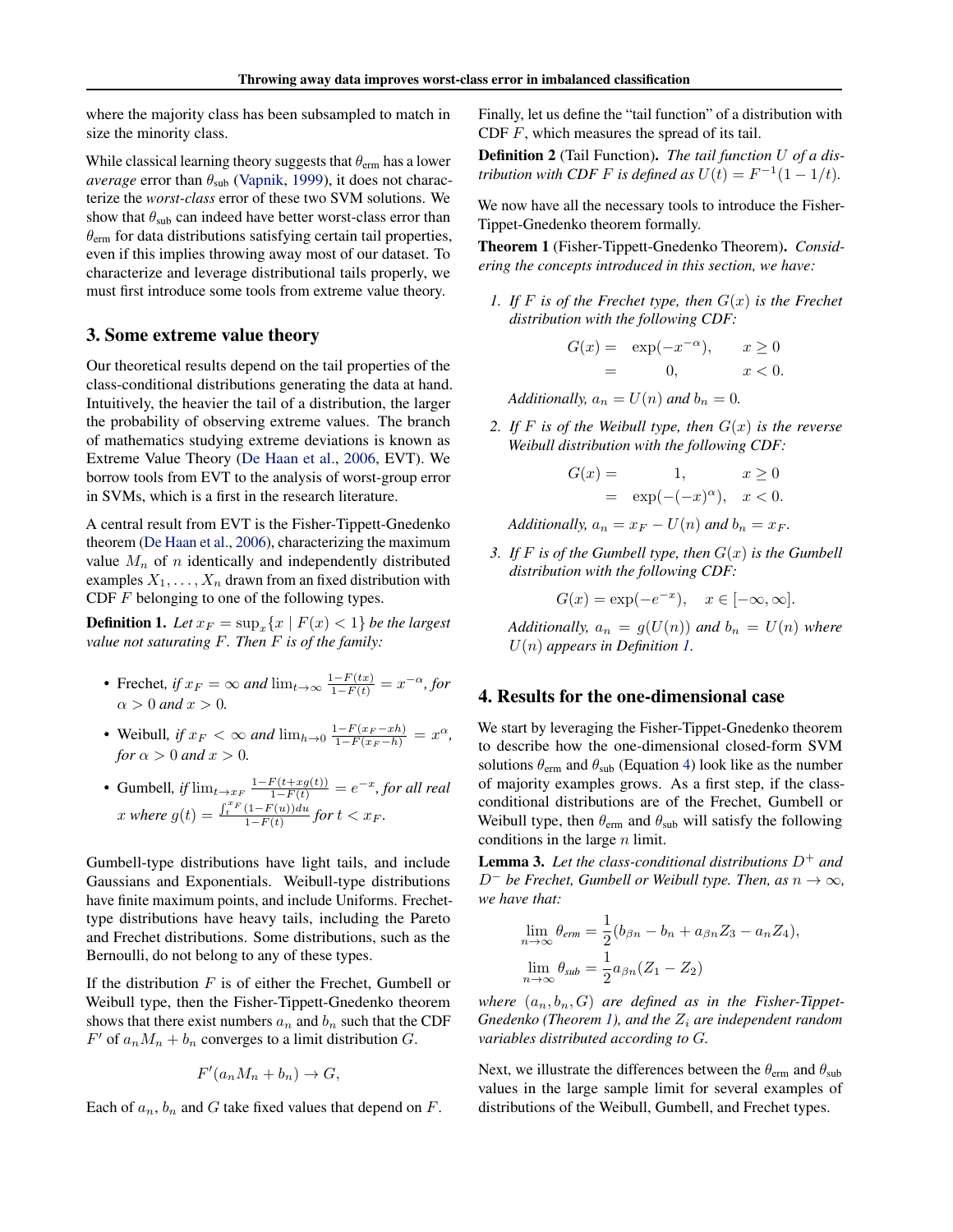#### 4.1. Weibull Type

If the class-conditional distributions  $(D^+, D^-)$  are of the Weibull type, then Theorem [1](#page-3-2) shows that  $a_n = x_F - U(n)$ and  $b_n = x_F$ . Thus, Lemma [3](#page-3-3) reduces to:

$$
\lim_{n \to \infty} \theta_{\text{erm}} = \frac{1}{2} ((x_F - U(\beta n))(Z_3 - Z_4) + (U(n) - U(\beta n))(Z_3 - Z_4)),
$$
  

$$
\lim_{n \to \infty} \theta_{\text{sub}} = \frac{1}{2} (x_F - U(\beta n))(Z_1 - Z_2),
$$

where the  $Z_i$  are independent reverse Weibull random variables. Observe that the two distributional limits differ by the term  $\frac{1}{2}(U(n) - U(\beta n))(Z_3 - Z_4)$ , where the values of  $U$  depend on the particular class-conditional distribution at hand. To understand them, we provide values for a typical distribution of the Weibull type—the uniform distribution on a closed interval.

Example 1: Uniform. To ensure that the training data is linearly separable, let  $\mu = \frac{1}{2}$ , so  $D^+$  is the uniform distribution on  $[\mu - 1/2, \mu + 1/2]$ . Thus the positive class is uniform on  $[0, 1]$  and the negative class is uniform on [−1, 0]. Since the uniform distribution is of the Weibull type [\(De Haan et al.,](#page-8-14) [2006\)](#page-8-14), each  $Z_i$  is distributed according to the reverse Weibull distribution with  $\alpha = 1$  with  $a_n =$  $\frac{1}{2} - \frac{1}{n}$  and  $b_n = \frac{1}{2}$ . Then, we can prove:

<span id="page-4-0"></span>**Theorem 2** (Uniform). *If*  $\mu = \frac{1}{2}$ ,  $D^+ = Uniform[\mu - \frac{1}{2}$  $1/2, \mu + 1/2$ *, D<sup>-</sup>* = *Uniform* $[-\mu - 1/2, -\mu + 1/2]$ *, and*  $\beta n \to \infty$  as  $n \to \infty$ , then, the ERM SVM solution con*verges in distribution to the subsampling SVM solution.*

Theorem [2](#page-4-0) shows that for a certain family of uniform distributions, the SVM solution under ERM and the SVM solution under Subsampling converge to the same value as the number of training data tends to infinity. Thus, we can expect the same balanced error for both learning strategies.

#### 4.2. Gumbell Type

Next, we turn our attention to class-conditional distributions of the Gumbell type, a scenario where Subsampling leads to better balancing error than ERM. Here,  $a_n = f(U(n))$  and  $b_n = U(n)$ , so the limits in Lemma [3](#page-3-3) reduce to:

$$
\lim_{n \to \infty} \theta_{\text{erm}} = \frac{1}{2} (U(\beta n) - U(n) + f(U(\beta n))Z_3 - f(U(n))Z_4),
$$

$$
\lim_{n \to \infty} \theta_{\text{sub}} = \frac{1}{2} f(U(\beta n))(Z_1 - Z_2).
$$

Observe that  $\theta_{\text{erm}}$  has an extra offset term  $\frac{1}{2}(U(\beta n) - U(n))$  $-$  this is the term that *pulls*  $\theta_{erm}$  *away from the majority class center*, leading to higher minority class error. Once

again, the precise value of this term relative to the remainder depends on the exact class-conditional distribution. Let us exemplify with two well-known Gumbell distributons—the Laplace and Gaussian distributions.

**Example 2: Laplace.** Let  $D^+$  be the Laplace distribution with mean  $\mu_n = \log(n/\epsilon)$  and scale 1. Similarly, let D<sup>-</sup> be the Laplace distribution with mean  $-\mu_n$  and scale 1. Then,  $a_n = 1$  and  $b_n = \log(n)$  [\(De Haan et al.,](#page-8-14) [2006\)](#page-8-14), leading to the following result.

<span id="page-4-1"></span>**Theorem 3.** *Let*  $0 < \epsilon, \delta, \gamma < 1$  *be constants. There exists an*  $n_0$  *such that the following holds. For*  $n \geq n_0$ *, if*  $\mu_n =$  $\log(n/\epsilon)$ , then with probability greater or equal than 1 −  $2\epsilon - 2\delta - 3\gamma$ :

$$
|\theta_{erm}| \ge \frac{1}{2}(\log(1/\beta) - \log(1/\gamma)), \quad |\theta_{sub}| \le \frac{1}{2}\log(1/\gamma),
$$

*which implies:*

$$
\textit{wce}(\theta_{erm}) \geq \frac{\epsilon \sqrt{\gamma}}{2n\sqrt{\beta}}, \quad \textit{wce}(\theta_{sub}) \leq \frac{\epsilon}{n\sqrt{\gamma}}.
$$

For this family of Laplace class-conditionals, if we choose β such that  $β \to 0$  and  $βn \to ∞$  as  $n \to ∞$ , then with constant probability,  $\theta_{sub}$  lies in an interval of constant size around 0 while  $\theta_{\rm em}$  moves further and further away. Thus, unlike the uniform distribution, the gap between  $\theta_{sub}$  and  $\theta_{\text{erm}}$  widens with increasing n, with  $\theta_{\text{sub}}$  being closer to the origin due to symmetry. This, in turn, implies that  $\theta_{\text{erm}}$  has considerably higher worst-class error than  $\theta_{sub}$ . In particular, if  $\beta \to 0$  with  $\beta n \to \infty$ , the worst-class errors differ by a factor of  $\approx 1/\sqrt{\beta}$ , which could be arbitrarily large. Finally, we note that while it might seem slightly unusual to have worst-class error of  $\theta_{sub} \approx O(1/n)$  since  $\theta_{sub}$  is based on  $O(\beta n)$  samples. This is an artifact of the separation  $\mu_n = \log(n/\epsilon)$  between the classes and the symmetry of the problem. In general, in problems like this, max-margin classification will achieve average (as well as worst-group) error of  $\approx 1 - F(\mu_n - \theta)$ .

Example 3: Gaussian. A more complicated example concerns Gaussian class-conditionals. Let  $D^+ = \mathcal{N}(\mu_n, 1)$  and  $D^{-} = \mathcal{N}(-\mu_n, 1)$ . To ensure linearly-separable training data, let  $\mu_n$  to be a solution to  $\frac{e^{-\mu_n^2/2}}{\sqrt{2\pi}\mu_n} = \frac{\epsilon}{n}$ . The Gaussian distribution is of the Gumbell type [\(De Haan et al.,](#page-8-14) [2006\)](#page-8-14), with  $a_n = \frac{1}{\sqrt{2 \log n}}$ ,  $b_n = \sqrt{2 \log n} - \frac{\log \log n + \log(4\pi)}{\sqrt{2 \log n}}$ , and  $Z_i$  following a Gumbell distribution. These constants lead to the following result.

<span id="page-4-2"></span>**Theorem 4.** *Let*  $0 < \epsilon, \delta, \gamma < 1$  *be constants. There exists an*  $n_0$  *such that the following holds. If*  $n \geq n_0$  *and*  $\beta \geq$  $1/n^{3/4}$ , then with probability greater or equal than  $1-2\epsilon$   $-$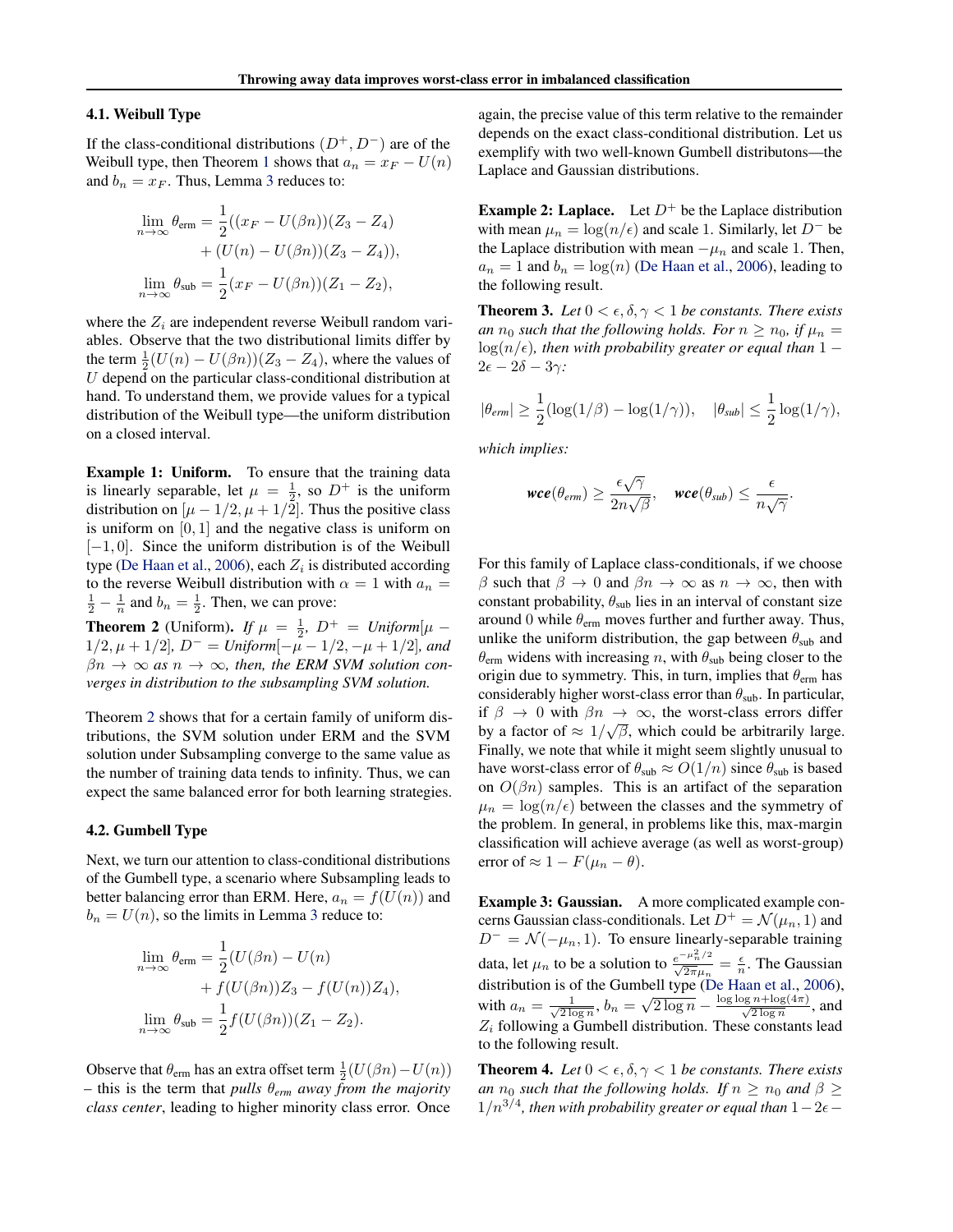$2\delta - 3\gamma$ :

$$
\begin{aligned} |\theta_{erm}| &\geq \frac{1}{2\sqrt{2\log(\beta n)}} \Big(\frac{2}{3}\log(1/\beta)-2\log(1/\gamma)\Big),\\ |\theta_{sub}| &\leq \frac{\log(1/\gamma)}{2\sqrt{2\log(\beta n)}}. \end{aligned}
$$

*When*  $n\beta^2 \geq \epsilon$ , *this implies:* 

$$
\textit{wce}(\theta_{sub}) \leq \frac{2\epsilon}{\gamma n}, \quad \textit{wce}(\theta_{erm}) \geq \frac{\epsilon \gamma^{1/4}}{2n\beta^{1/12}}
$$

Whilst slightly more complex, the result is similar to the one for Laplace class-conditionals. For Gaussians, if  $\beta \rightarrow 0$  with  $\beta n \rightarrow \infty$ , then the relative gap between  $\theta_{sub}$  and  $\theta_{erm}$  widens. In particular,  $\theta_{sub}$  lies in an interval of length  $\approx \frac{1}{2\sqrt{2\log n}}$  $\frac{1}{2\sqrt{2\log(\beta n)}}$  around the origin, while  $\theta_{\text{erm}}$ lies  $\approx \frac{\log(1/\beta)}{2\sqrt{2\log(\beta)}}$  $\frac{\log(1/\beta)}{2\sqrt{2\log(\beta n)}}$  away. This leads to a widening of the balanced error between the two SVM solutions, with  $\theta_{sub}$ having considerably lower error than  $\theta_{\text{erm}}$ . Specifically, the two balanced errors differ by a factor of  $(1/\beta)^{1/12}$ , which can grow arbitrarily large.

### 4.3. Frechet Type

For Frechet-type class-conditionals, we have  $a_n = U(n)$ and  $b_n = 0$ . Thus, Lemma [3](#page-3-3) reduces to:

$$
\lim_{n \to \infty} \theta_{\text{erm}} = \frac{1}{2} U(\beta n) Z_3 - U(n) Z_4
$$

$$
\lim_{n \to \infty} \theta_{\text{sub}} = \frac{1}{2} U(\beta n) (Z_1 - Z_2),
$$

where  $Z_i$  are random variables following a Frechet distribution. Observe that unlike the Gumbell Type, here there is no offset term. However,  $U(\beta n)$  is typically less than  $U(n)$ , which might pull  $\theta_{\text{erm}}$  away from the majority class with some probability when  $Z_3$  is not too much smaller than  $Z_4$ . We study the values of the constants for one example of Frechet-type class-conditionals, the Frechet distribution.

**Example 4: Frechet.** Assume that  $D^+$  is the two-sided Frechet distribution with parameter  $\alpha$  and CDF:

$$
F(x) = \frac{1}{2} + \frac{1}{2}e^{-(x-\mu_n)^{-\alpha}}, \quad x \ge \mu_n, \alpha > 0
$$
  
=  $\frac{1}{2} - \frac{1}{2}e^{-(\mu_n - x)^{-\alpha}}, \quad x \le \mu_n,$ 

where  $a_n = n^{1/\alpha}$ ,  $b_n = 0$ , and  $Z_i$  follow a Frechet distribution with parameter  $\alpha$ . We let  $D^-$  be similarly defined, using  $-\mu_n$ . Then, it follows:

<span id="page-5-1"></span>**Theorem 5.** Let  $\epsilon, \delta > 0$ . There exists an  $n_0$  such that the *following holds. If*  $n \ge n_0$  *and*  $\mu_n = (n/2\epsilon)^{1/\alpha}$  *then, with probability greater or equal than*  $1 - 2(\epsilon + \delta) - 5\gamma$ *), we*  *have that:*

$$
|\theta_{erm}| \ge \frac{1}{2} \left(\frac{n}{\log \frac{1}{\gamma}}\right)^{1/\alpha} - \frac{1}{2} \left(\frac{n\beta}{\gamma}\right)^{1/\alpha},
$$
  

$$
|\theta_{sub}| \le \frac{1}{2} \left(\frac{n\beta}{\gamma}\right)^{1/\alpha},
$$

*and*

$$
\begin{aligned} \n\textit{wce}(\theta_{\textit{sub}}) &\leq \frac{\epsilon}{n} \frac{1}{(1 - \frac{1}{2} (2\epsilon \beta / \gamma)^{1/\alpha})^{\alpha}} \\ \n\textit{wce}(\theta_{\textit{erm}}) &\geq \frac{\epsilon}{n} \frac{1 - e^{-1}}{(1 - \frac{1}{2} (2\epsilon / \log(1/\gamma))^{1/\alpha} + \frac{1}{2} (2\epsilon \beta / \gamma)^{1/\alpha})^{\alpha}} \n\end{aligned}
$$

.

If  $\beta \rightarrow 0$  and  $\beta n \rightarrow \infty$  then, for fixed  $\gamma$ , the gap between  $\theta_{\rm{erm}}$  and  $\theta_{\rm{sub}}$  widens. More specifically,  $\theta_{\rm{sub}}$ lies in an interval of length  $\approx (n\beta/\gamma)^{1/\alpha}$ , while  $\theta_{\text{erm}}$  is  $\approx (n/\log(1/\gamma))^{1/\alpha}$  away from the origin. With growing n, the gap between the two SVM solutions grows bigger.

This also leads to a difference in the error of  $\theta_{\text{erm}}$  and  $\theta_{\text{sub}}$ when  $\beta \to 0$ , while  $(\epsilon/\gamma)$  and  $(\epsilon/\log(1/\gamma))$  is a constant not too close to zero. In this case, the lower bound on **wce**( $\theta_{\text{erm}}$ ) is approximately  $(1 - 1/e)\epsilon/C^{\alpha}n$ , while the upper bound on  $\mathbf{wce}(\theta_{sub})$  is  $\approx \epsilon/n$ . Adjusting the constants gives  $\theta_{sub}$  a constant-factor edge over  $\theta_{erm}$  in error. The difference from Gumbell-type class-conditionals (Theorems [3](#page-4-1) and [4\)](#page-4-2)—for the Frechet-type, the difference between the two SVM solutions is visible only when  $\gamma$  is moderate and  $\beta$  is small. Error difference is also smaller for heavy-tailed Frechet class-conditionals, where changing the offset by a little does not make a big difference to the tail probabilities.

#### <span id="page-5-0"></span>5. Results for high-dimensions

We perform a similar analysis for multivariate data, where  $d > 1$ . A fine analysis is challenging, but we offer valuable insights by reducing the multivariate case to one dimension.

Again, there are two classes,  $Y = \{-1, +1\}$ . We assume that  $X = Y \cdot (\mu + \xi)$  where  $\mu \in \mathbb{R}^d$  is a fixed vector and  $\xi \sim$  $\Xi$  follows a spherically symmetric distribution. Let  $\Upsilon$  be the distribution of  $\xi^{\top}u$  for any unit vector u, and let F be the corresponding CDF. As in Section [4,](#page-3-4) we assume that there are *n* examples  $S_+ = \{(x_1, 1), \ldots, (x_n, 1)\}$  with positive labels, and  $\beta n$  examples  $S_ = \{(x'_1, -1), \dots, (x'_{\beta n}, -1)\}$ with negative labels. We also assume that the training data is linearly separable; as in Section [4,](#page-3-4) we will set  $\mu = \mu_n$  so that this happens with high probability.

Let  $(w^*, b^*) \in \mathbb{R}^{d+1}$  correspond to the maximum margin classifier, meaning the solution to the optimization prob-lem [\(3\)](#page-2-3). Let us denote  $\vec{w}^* = \frac{w^*}{\|w\|^*}$  $\frac{w^*}{\|w^*\|}$  and  $\vec{\mu} = \frac{\mu}{\mu}$ . Letting  $n \to \infty$ , by consistency we will get  $\vec{w}^* \to \vec{\mu}$ , under certain conditions on the distributions. Since analyzing the precise rate of convergence of  $\vec{w}^*$  to  $\vec{\mu}$  is difficult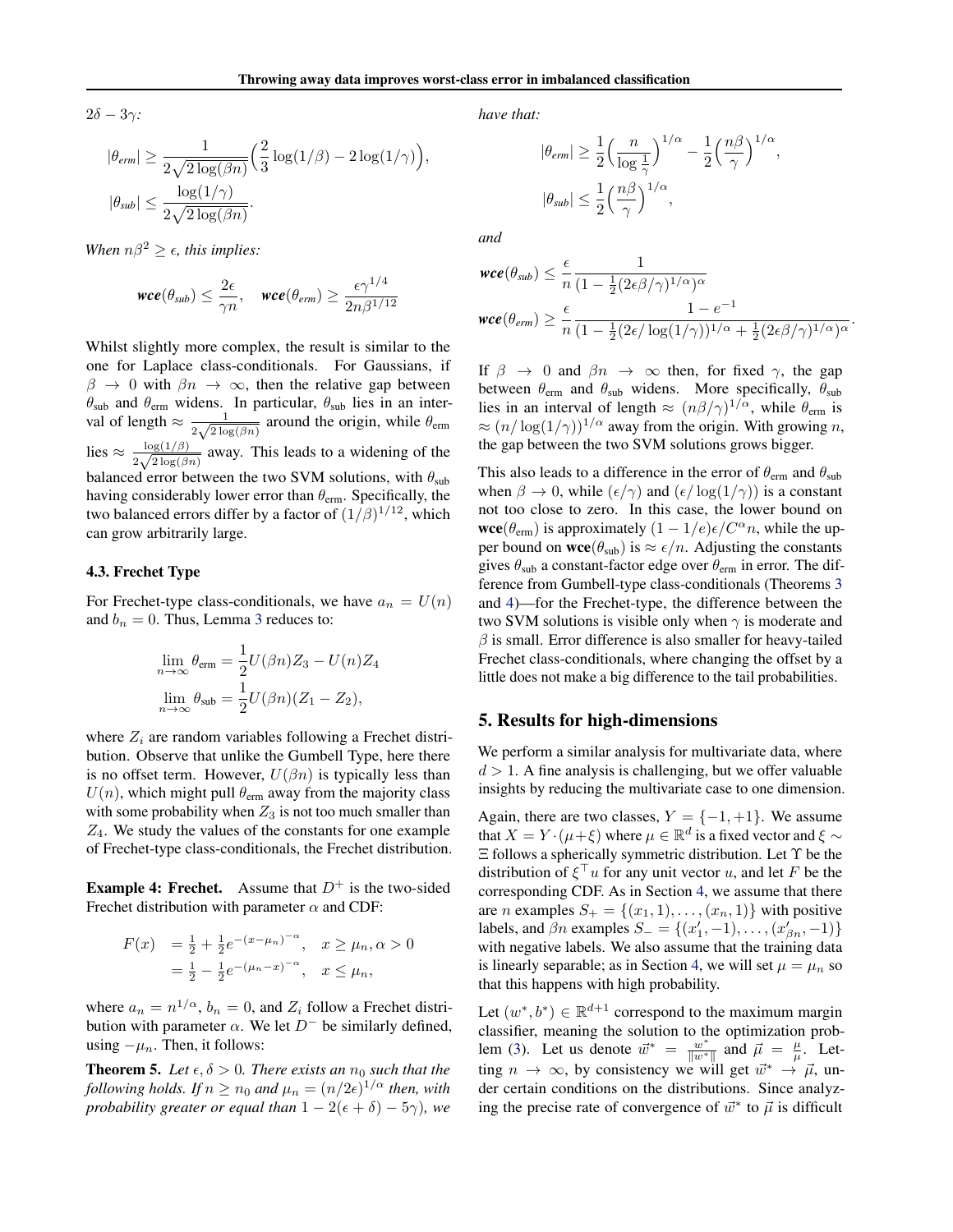in general (without distributional assumptions), we split the analysis *assuming* in our theory that  $\vec{w}^*$  is close to  $\vec{\mu}$ , which we verify *experimentally*. To start, observe that for any w, its optimal b in [\(3\)](#page-2-3) (that we denote  $b(w)$ ) satisfies  $\min_{i \in S_+} \xi_i^T w + b = \min_{i \in S_-} \xi_i^T w - b$ . This implies:

$$
b(w) = \frac{1}{2} \min_{i \in S_{-}} \xi_{i}^{T} w - \frac{1}{2} \min_{i \in S_{+}} \xi_{i}^{T} w
$$
 (5)

A close look at Equation [5](#page-6-2) reveals that  $b(w)$  is essentially the solution to (one-dimensional) SVM on the data points when they are projected on to w. Thus if  $\vec{w}^*$  is close to  $\vec{\mu}$ , then  $b^* = b(\vec{w}^*)$  is also close to  $b(\vec{\mu})$ .

We make this concrete by assuming  $\varphi_{w^*}$  is the angle between  $\vec{\mu}$  and  $\vec{w}^*$ , and that  $|b(\vec{w}^*) - b(\vec{\mu})| < r_b$ . Observe that as  $\vec{w}^*$  approaches  $\vec{\mu}, \varphi_{w^*}$  approaches 0 (and its cosine approaches 1) and  $b(\vec{w}^*)$  approaches  $b(\vec{\mu})$  since  $w \mapsto b(w)$  is a continuous function. This allows us to transform the high dimensional case to a 1-dimensional case with marginals Υ. Precisely, what this means is that the Theorems [2,](#page-4-0) [3,](#page-4-1) [4](#page-4-2) and [5](#page-5-1) from Section [4](#page-3-4) will apply, up to a margin of error that depends on  $\varphi_{w^*}$  and  $r_b$ .

To be more formal, suppose that  $(w_{\text{erm}}, b_{\text{erm}}) \in \mathbb{R}^{d+1}$  is solution to optimization problem [3](#page-2-3) on ERM, and  $\theta_{\text{erm}}$  is the solution to the corresponding SVM when the data points are projected along the unit vector along  $\mu$ . Similarly, we define the notations ( $w_{sub}$ ,  $b_{sub}$ ) and  $\theta_{sub}$ . Then,  $b_{sub}-b_{erm} \ge$  $\theta_{sub} - \theta_{erm} + 2r_b$ . In other words, the gap between the offsets in the actual solutions narrows by at most  $2r_b$ . This, implies

$$
\begin{aligned}\n\text{wce}((w_{\text{erm}}, b_{\text{erm}})) - \text{wce}(\theta_{\text{erm}}) \\
= F(-\mu + \theta_{\text{erm}}) - F(-\mu \cos \varphi_{w_{\text{erm}}} + b_{\text{erm}}) \\
\le F(-\mu + \theta_{\text{erm}}) - F(-\mu \cos \varphi_{w_{\text{erm}}} + \theta_{\text{erm}} + r_b).\n\end{aligned}
$$

A similar relationship applies to the subsampling case. This implies that the gap between the error estimates narrow by an amount that depends on how well  $w^*$  converges to  $\mu$  and  $b^*$  converges to  $b(\mu)$ .

In figure [3](#page-6-3) we see that  $\cos \varphi_{w_{\text{erm}}}$  is indeed close to 1 experimentally, which, as mentioned, also means  $b(\vec{w}^*)$  approaches  $b(\vec{\mu})$ . This qualitatively closes the gap in our analysis, showing that we can reduce the multivariate case to the one-dimensional one at a small expense by projecting the classification problem into  $\vec{\mu}$ .

# <span id="page-6-0"></span>6. Numerical simulations

We conduct some numerical simulations to verify empirically our theoretical results. Our theory only considers hard margin SVMs, but given their popularity in practice, we here consider two additional classifiers—soft SVM and logistic regression. These are all implemented in terms of liblinear. Hard

<span id="page-6-2"></span>

<span id="page-6-3"></span>Figure 3. We see that the cosine between  $\vec{w}^*$  and  $\vec{\mu}$  is close to 1 and quickly converging, and thus both vectors are close since they are unit norm. This in turns implies that  $b(\vec{w}^*)$  is close to  $b(\vec{\mu})$  and thus we can reduce the high dimensional case to the one dimensional case by projecting onto  $\vec{\mu}$ .

margin SVM sets loss="hinge", C=1000 and max iter=1e8; soft SVM sets loss="hinge"; logistic sets loss="logistic". We sample data from the four class-conditional distributions studied in the previous sections: uniform, Gaussian, Laplace, and Frechet. Finally, we explore one-dimensional and ten-dimensional setups  $(d = 1, 10)$ , as well as linearly-separable and non-linearlyseparable training data ( $\mu = 3, 1$ , respectively).

Figure [4](#page-7-1) summarizes our findings, where we observe that the subsampling strategy  $\theta_{sub}$  out-performs the ERM baseline  $\theta_{\rm{erm}}$ , while never performing worse. The advantage of subsampling seems most pronounced in low-dimensional, non-linearly separable cases. This motivates future research to develop theory for non-separable data, which admittedly is often the case in real-world applications. It is noteworthy to mention that the recent work of [\(Idrissi et al.,](#page-8-4) [2021\)](#page-8-4) exploring the worst-class error across a multitude of realworld datasets, ratifying the superiority of the subsampling strategy with respect to the ERM baseline.

### <span id="page-6-1"></span>7. Related work

Imbalanced classification is ubiquitous across machine learning applications [\(Japkowicz,](#page-8-15) [2000\)](#page-8-15). Researchers have also long been aware that class imbalance poses special challenges. The two standard approaches to addressing these challenges are reweighting and subsampling [\(Idrissi](#page-8-4) [et al.,](#page-8-4) [2021\)](#page-8-4), which have been empirically observed to work more or less equally well when regularization parameters are properly tuned. Without regularization, subsampling tends to dominate since otherwise reweighting doesn't differ much from ERM (see [\(Idrissi et al.,](#page-8-4) [2021\)](#page-8-4) for more details). Other approaches include [\(Chawla et al.,](#page-8-9) [2002\)](#page-8-9), which constructs synthetic inputs for augmenting the minority class, and [\(Ertekin et al.,](#page-8-16) [2007\)](#page-8-16) that uses active learning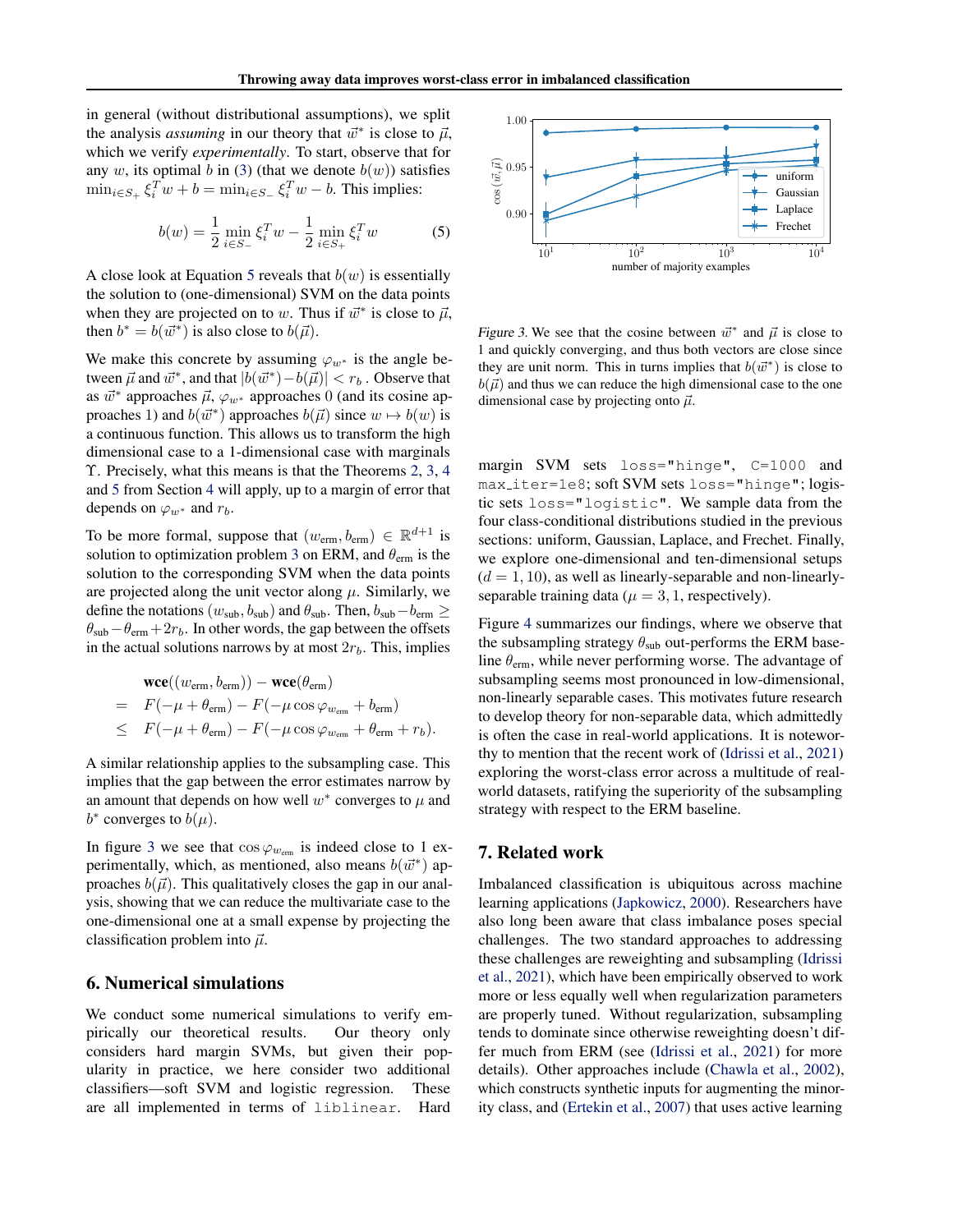

<span id="page-7-1"></span>Figure 4. We train different linear models (hard SVM, soft SVM, logistic regression) on data with four different types of class-conditional distributions (uniform, Gaussian, Laplace, Fr´echet), and different configurations for the dimensionality of the problem ( $d \in \{1, 10\}$ ) and the mean vector separating the classes ( $\mu \in \{1,3\}$ ). Each point illustrates the average and standard deviation of  $\delta = \text{wce}(\theta_{\text{sem}}) - \text{wce}(\theta_{\text{sub}})$ , the worst-class error of ERM minus the one of subsampling. Subsampling provides the same or better worst-class error than ERM.

to select samples close to the decision boundary for labeling purposes. The vast majority of the work however, has been largely empirical, and the conditions under which the different approaches work better remain ill-understood. This is where our work comes in.

Imbalanced classification is related to out-of-distribution generalization, since we can assume a distributional discrepancy between training and testing examples based on changes in the class proportions [\(Sagawa et al.,](#page-8-6) [2019;](#page-8-6) [2020;](#page-8-17) [Idrissi et al.,](#page-8-4) [2021\)](#page-8-4). Imbalanced classification is also related to fairness [\(Barocas et al.,](#page-8-3) [2019\)](#page-8-3), where special care is placed in collecting diverse data [\(Drosou et al.,](#page-8-18) [2017;](#page-8-18) [Chasalow & Levy,](#page-8-19) [2021\)](#page-8-19).

The vast majority of learning theory literature has been focussed on measuring concentrations of bounded functions, and tail properties of distributions feature rarely. A handful of papers have looked at designing algorithms with performance guarantees for a number of machine learning tasks carried out on heavy-tailed distributions. For example, [\(Hsu](#page-8-20) [& Sabato,](#page-8-20) [2016\)](#page-8-20) proposes a regression algorithm based on the median-of-means estimator that concentrates well under heavy-tailed distributions. [\(Srinivasan et al.,](#page-8-21) [2020\)](#page-8-21) provides statistically efficient estimators with provable guarantees for regression and generalized linear models. In contrast, we analyze algorithms under distributions with different kinds of tail properties.

# <span id="page-7-0"></span>8. Conclusions

In conclusion, we develop novel theory to characterize the worst-class error of Support Vector Machines trained via the Empirical Risk Minimization under class imbalance. We study learning these machines on either the full available training data, or on a reduced version where the large class is subsampled to match in size the minority class. Our results show that under certain distributional assumptions, the subsampling strategy (throwing away most of the training data) outperforms vanilla empirical risk minimization.

Our key contribution is to leverage tools from Extreme Value Theory (EVT) to include information about the tails of the data distribution when describing the relationship between subsampling and balanced test error. We show that when the class-conditional distributions are Gaussians or Laplaces, subsampling has strictly better worst-group error than reweighting, while for Uniforms, both perform equally well. While our main analysis concerns the one-dimensional case, we also offer valuable insights for multivariate data.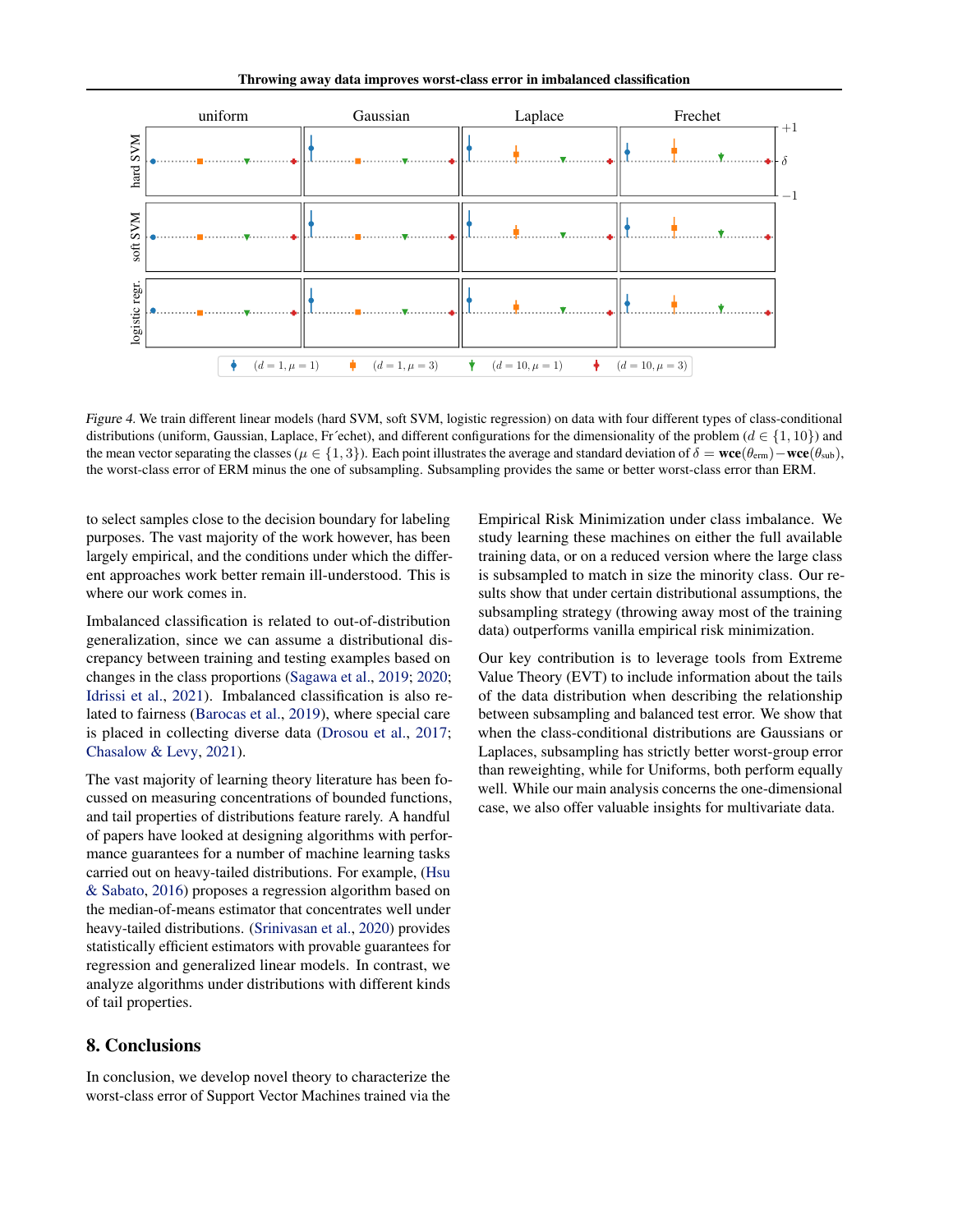# References

- <span id="page-8-7"></span>Arjovsky, M., Bottou, L., Gulrajani, I., and Lopez-Paz, D. Invariant risk minimization. *arXiv*, 2019.
- <span id="page-8-3"></span>Barocas, S., Hardt, M., and Narayanan, A. *Fairness and Machine Learning*. fairmlbook.org, 2019. [http://](http://www.fairmlbook.org) [www.fairmlbook.org](http://www.fairmlbook.org).
- <span id="page-8-13"></span>Bennett, K. P. and Bredensteiner, E. J. Duality and geometry in svm classifiers. In *ICML*, volume 2000, pp. 57–64. Citeseer, 2000.
- <span id="page-8-19"></span>Chasalow, K. and Levy, K. Representativeness in statistics, politics, and machine learning. In *FAccT*, 2021.
- <span id="page-8-9"></span>Chawla, N. V., Bowyer, K. W., Hall, L. O., and Kegelmeyer, W. P. Smote: synthetic minority over-sampling technique. *Journal of artificial intelligence research*, 2002.
- <span id="page-8-14"></span>De Haan, L., Ferreira, A., and Ferreira, A. *Extreme value theory: an introduction*, volume 21. Springer, 2006.
- <span id="page-8-18"></span>Drosou, M., Jagadish, H., Pitoura, E., and Stoyanovich, J. Diversity in big data: A review. *Big data*, 2017.
- <span id="page-8-5"></span>Engstrom, D. F., Ho, D. E., Sharkey, C. M., and Cuéllar, M.-F. Government by algorithm: Artificial intelligence in federal administrative agencies. *NYU School of Law, Public Law Research Paper*, 2020.
- <span id="page-8-16"></span>Ertekin, S., Huang, J., Bottou, L., and Giles, L. Learning on the border: active learning in imbalanced data classification. In *Proceedings of the sixteenth ACM conference on Conference on information and knowledge management*, pp. 127–136, 2007.
- <span id="page-8-22"></span>Feller, W. *An Introduction to Probability Theory and Its Applications*. Wiley, 1968.
- <span id="page-8-8"></span>Gulrajani, I. and Lopez-Paz, D. In search of lost domain generalization. *ICLR*, 2020.
- <span id="page-8-20"></span>Hsu, D. and Sabato, S. Loss minimization and parameter estimation with heavy tails. *The Journal of Machine Learning Research*, 17(1):543–582, 2016.
- <span id="page-8-4"></span>Idrissi, B. Y., Arjovsky, M., Pezeshki, M., and Lopez-Paz, D. Simple data balancing achieves competitive worstgroup-accuracy. *CLeaR*, 2021.
- <span id="page-8-15"></span>Japkowicz, N. The class imbalance problem: Significance and strategies. In *IJCAI*, 2000.
- <span id="page-8-2"></span>Mohri, M., Rostamizadeh, A., and Talwalkar, A. *Foundations of machine learning*. MIT press, 2018.
- <span id="page-8-6"></span>Sagawa, S., Koh, P. W., Hashimoto, T. B., and Liang, P. Distributionally robust neural networks for group shifts: On the importance of regularization for worst-case generalization. *arXiv preprint arXiv:1911.08731*, 2019.
- <span id="page-8-17"></span>Sagawa, S., Raghunathan, A., Koh, P. W., and Liang, P. An investigation of why overparameterization exacerbates spurious correlations. In *ICML*, 2020.
- <span id="page-8-1"></span>Shalev-Shwartz, S. and Ben-David, S. *Understanding machine learning: From theory to algorithms*. Cambridge university press, 2014.
- <span id="page-8-11"></span>Soudry, D., Hoffer, E., Nacson, M. S., Gunasekar, S., and Srebro, N. The Implicit Bias of Gradient Descent on Separable Data. URL [http://arxiv.org/abs/1710.](http://arxiv.org/abs/1710.10345) [10345](http://arxiv.org/abs/1710.10345).
- <span id="page-8-21"></span>Srinivasan, V., Prasad, A., Balakrishnan, S., and Ravikumar, P. K. Efficient estimators for heavy-tailed machine learning. 2020.
- <span id="page-8-0"></span>Steinwart, I. and Christmann, A. *Support vector machines*. Springer Science & Business Media, 2008.
- <span id="page-8-10"></span>Vapnik, V. Principles of risk minimization for learning theory. 1992.
- <span id="page-8-12"></span>Vapnik, V. *The nature of statistical learning theory*. Springer science & business media, 1999.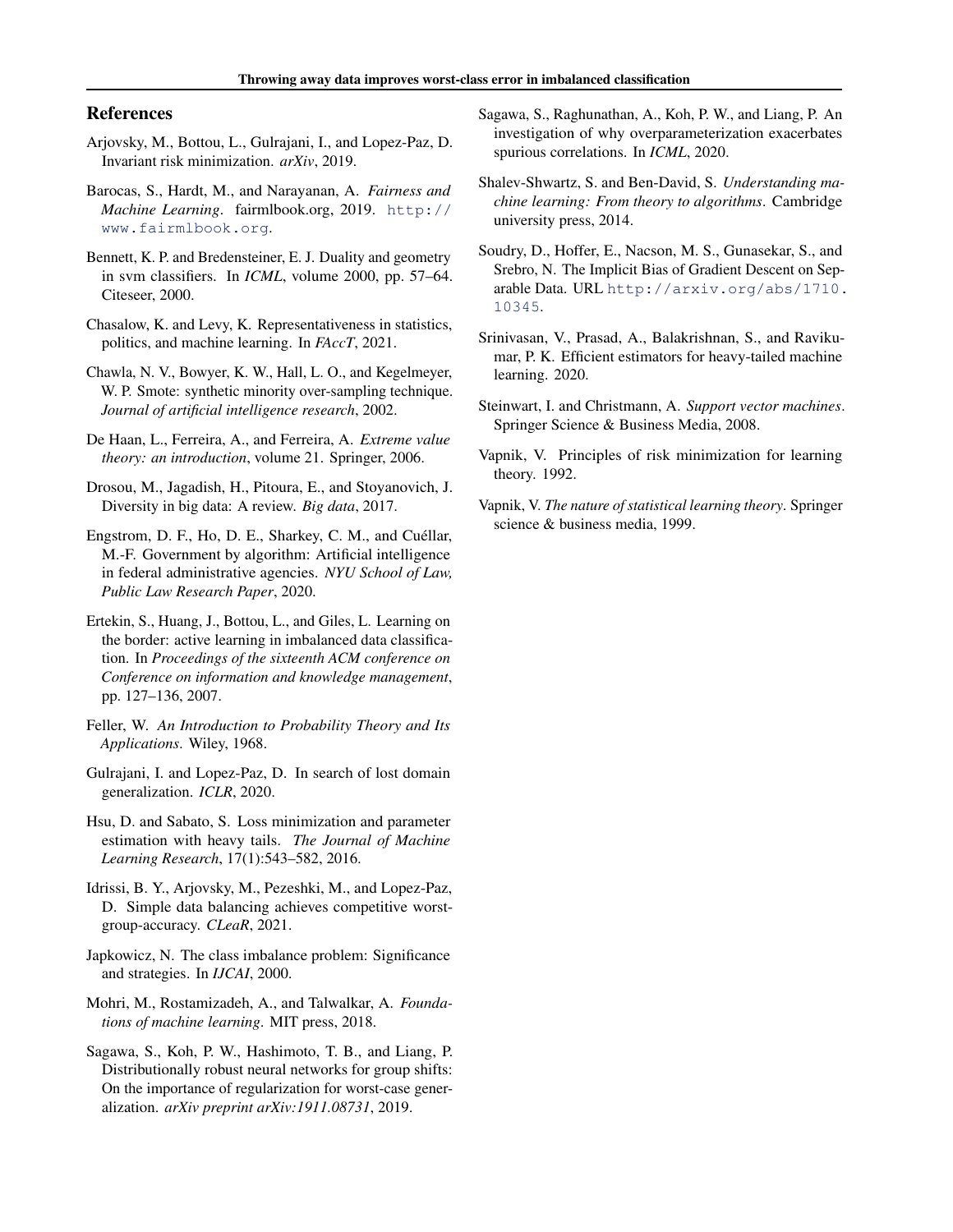# A. Proofs

*Proof.* (Of Lemma [3\)](#page-3-3) Let for any n,  $M_n$  denote the maximum of n iid random variables drawn from the distribution  $D(0)$ . Since the two classes are symmetric around their mean and drawn independently of each other,  $\theta_{sub}$  can be written as:

$$
\theta_{\text{sub}} = \frac{1}{2}(-\mu + M_{\beta n} + \mu - M'_{\beta n}),
$$

where  $M'_{\beta n}$  is an independent copy of  $M_{\beta n}$ . Since  $D(0)$  is of the Frechet or Weibull or Gumbell type, we can now apply the Fisher-Tippett-Gnedekno theorem to conclude that as  $n \to \infty$ ,

$$
\theta_{\text{sub}} \rightarrow \frac{1}{2} a_{\beta n} (Z_3 - Z_4)
$$

where each  $Z_i$  is drawn from the appropriate limit distribution. We can also use a similar argument on  $\theta_{ERM}$  to conclude that

$$
\theta_{\text{erm}} = \frac{1}{2}(-\mu + M_{\beta n} + \mu - M'_n),\tag{6}
$$

where  $M_{\beta n}$  and  $M'_n$  are independent. A similar argument gives that as  $n \to \infty$ ,  $\theta_{\text{erm}} \to \frac{1}{2} (b_{\beta n} - b_n + a_{\beta n} Z_1 - a_n Z_2)$ .

*Proof.* (Of Lemma [2\)](#page-2-4) Observe that because of the symmetry of the distributions,  $\mathbf{wce}(\theta)$  is symmetric – that is,  $\mathbf{wce}(\theta)$  = **wce**( $-\theta$ ). Therefore, it is sufficient to consider the case where  $\theta \ge \theta' \ge 0$ .

When both  $\theta$  and  $\theta' > 0$ , the worst group is the positive class. Thus,

$$
\text{wce}(\theta) = \Pr(X \le \theta | X \sim D(\mu))
$$

and

$$
\mathbf{wce}(\theta') = \Pr(X \le \theta' | X \sim D(-\mu))
$$

Since  $\theta \ge \theta'$ , wce $(\theta) \ge$  wce $(\theta')$  as well. The lemma follows.

### B. Proofs for Uniform Distribution

*Proof.* (Of Lemma [2\)](#page-4-0) From the conditions of the lemma, with probability 1, we are in the realizable case – that is, the positive and negative training samples are separable by a threshold. Therefore, Lemma [1](#page-2-5) implies that the solution to SVM under ERM is  $\theta_{ERM}$  and the corresponding solution under subsampling is  $\theta_{SS}$ .

Again, from the conditions of the problem and Lemma [3,](#page-3-3) we have that here  $b_n = 0$ , and  $a_n = x_F - U(n) = \frac{1}{2} - \frac{1}{n}$ . This gives that  $\theta_{SS}$  converges in distribution to  $(\frac{1}{2} - \frac{1}{\beta n})(Z_3 - Z_4)$ , and  $\theta_{ERM}$  converges in distribution to  $(\frac{1}{2} - \frac{1}{\beta n})Z_1 - (\frac{1}{2} - \frac{1}{n})Z_2$  =  $\left(\frac{1}{2} - \frac{1}{\beta n}\right)(Z - Z') + \left(\frac{1}{\beta n} - \frac{1}{n}\right)Z'$ . Observe that here,

$$
\frac{1}{\beta n} - \frac{1}{n} = \frac{1 - \beta}{\beta n} \to 0,
$$

as  $\beta n \to \infty$  as  $n \to \infty$ . The lemma follows by combining this with lemma [4](#page-9-0) and the fact that convergence in probability implies convergence in distribution. implies convergence in distribution.

<span id="page-9-0"></span>**Lemma 4.** Let A and B be two random variables, and let  $\lambda_n \to 0$  be a positive scalar. Then,  $A + \lambda_n B \to A$  in probability.

*Proof.* Pick a particular  $\epsilon$ . Then, by definition of convergence in probability,  $Pr(|A + \lambda_n B - A| \ge \epsilon) = Pr(\lambda_n |B| \ge \epsilon) = Pr(|B| > \epsilon \lambda)$ . As  $n \to \infty$   $\epsilon/\lambda \to \infty$  and hence this probability tends to zero. The lemma follows  $Pr(|B| \ge \epsilon/\lambda_n)$ . As  $n \to \infty$ ,  $\epsilon/\lambda_n \to \infty$  and hence this probability tends to zero. The lemma follows.

# C. Proofs for Laplace Distribution

<span id="page-9-1"></span>**Lemma 5.** Let  $Z_3$  and  $Z_4$  be two independent standard Gumbell variables. Then with probability  $\geq 1-\frac{2}{1+e^{\tau}}$ ,  $|Z_3-Z_4|\leq \tau$ .

 $\Box$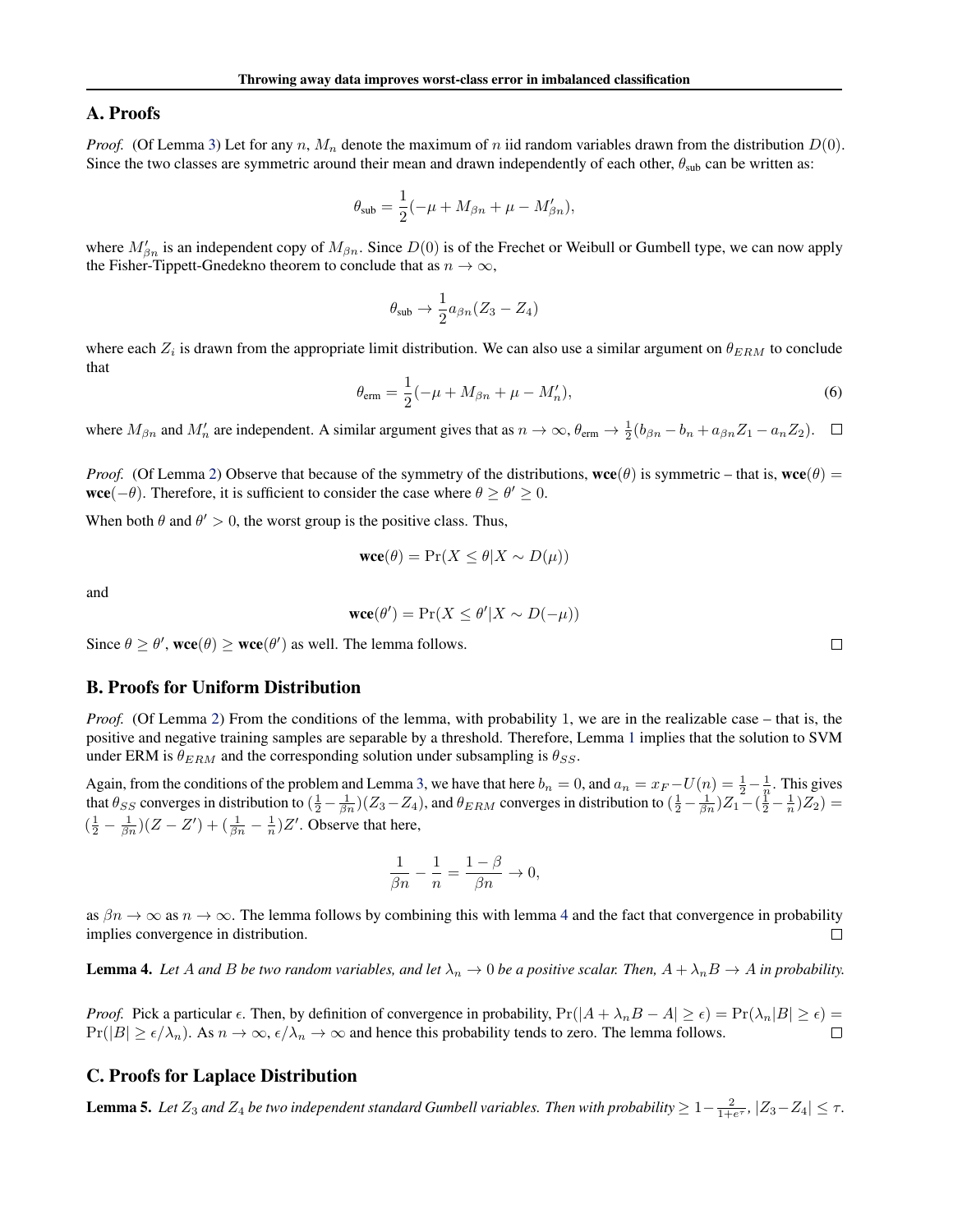*Proof.* Since  $Z_3$  and  $Z_4$  are independent standard Gumbell variables,  $Z_3 - Z_4$  is distributed according to a logistic distribution with location parameter 0 and scale parameter 1. This means that  $Z_3 - Z_4$  is symmetric about 0, and also that for any  $\tau$ ,

$$
\Pr(Z_3 - Z_4 \in [-\tau, \tau]) = 1 - \frac{2}{1 + e^{\tau}} \tag{7}
$$

 $\Box$ 

The lemma follows.

*Proof.* (Of Theorem [3\)](#page-4-1)

Fix  $\epsilon$ ,  $\delta$  and  $\gamma$ . We first show that with the given value of  $\mu_n$ , the probability that the training data is linearly separable is at least  $1-2\epsilon$ . To see this, observe that the probability a sample z from the positive class has value < 0 is at most  $\frac{1}{2}e^{-\mu_n} = \frac{\epsilon}{2n}$ . An union bound over all n samples establishes that the probability that any of the  $n$  positive samples lie below zero is at most  $\epsilon$ . A similar argument can also be applies to the negative class to show that with probability  $\geq 1 - 2\epsilon$ , the training data is linearly separable.

To show the first part of the theorem, observe from Lemma [3](#page-3-3) that for n large enough,  $\theta_{sub} \rightarrow \frac{1}{2}(Z_3 - Z_4)$  where each  $Z_i$  is a standard Gumbell distribution. This implies that

$$
\Pr\left(|\theta_{\text{sub}}| \ge \frac{1}{2}\log(1/\gamma)\right) \le \Pr\left(|Z_3 - Z_4| \ge \log(1/\gamma)\right) + \delta
$$

From Lemma [5,](#page-9-1) this probability is at most  $\delta + \frac{2}{1+1/\gamma} = \delta + \frac{2\gamma}{1+\gamma} \leq \delta + 2\gamma$ . Similarly, from Lemma [3,](#page-3-3) for *n* large enough, we have that  $\theta_{\text{erm}} \to \frac{1}{2}(-\log(1/\beta) + Z_1 - Z_2)$ . This implies that

$$
\Pr(\theta_{\text{erm}} \le \frac{1}{2}(-\log(1/\beta) + \log(1/\gamma))) \le \Pr(Z_1 - Z_2 \ge \log(1/\gamma)) + \delta
$$

which is at most  $\frac{1}{1+(1/\gamma)} + \delta \le \delta + \gamma$ . The first part of the theorem follows from an union bound, and the fact that for any threshold  $\tau$ ,  $Pr(|\theta_{\text{erm}}| \ge \tau) = Pr(\theta_{\text{erm}} \le -\tau) + Pr(\theta_{\text{erm}} \ge \tau) \ge Pr(\theta_{\text{erm}} \le -\tau)$ .

To show the second part, we observe that  $\mathbf{wce}(\theta_{\text{erm}}) \geq \frac{1}{2}e^{-(\mu_n - \frac{1}{2}(\log(1/\beta) - \log(1/\gamma))} \geq \frac{\epsilon\sqrt{\gamma}}{2n\sqrt{\beta}}$  $\frac{\epsilon \sqrt{\gamma}}{2n\sqrt{\beta}}$ . Similarly, wce $(\theta_{sub}) \le$  $e^{-\mu_n + \frac{1}{2} \log(1/\gamma)} \leq \frac{\epsilon}{n\sqrt{\gamma}}$ . The theorem follows.  $\Box$ 

### D. Proofs for Gaussian Distribution

<span id="page-10-0"></span>**Lemma 6.** *[\(Feller,](#page-8-22) [1968\)](#page-8-22) Let*  $X ∼ N(0, 1)$ *. Then, for any t,* 

$$
\frac{1}{\sqrt{2\pi}}e^{-t^2/2}\left(\frac{1}{t}-\frac{1}{t^3}\right) \le \Pr(X \ge t) \le \frac{1}{\sqrt{2\pi}}\frac{e^{-t^2/2}}{t}
$$

*Proof.* (Of Theorem [4\)](#page-4-2)

Fix  $\epsilon$ ,  $\gamma$  and  $\delta$ . We first show that with the given value of  $\mu_n$ , the probability that the training samples are realizable is at least  $1 - 2\epsilon$ . To see this, observe that from Lemma [6,](#page-10-0) the probability a sample z from the positive class has value  $\lt 0$  is at most:

$$
\Pr(X \ge \sqrt{2\log(n/\epsilon)} | X \sim N(0, 1)) \le \frac{e^{-\mu_n^2/2}}{\sqrt{2\pi}\mu_n} \le \epsilon/n
$$

 $\sim$ 

An union bound over all n samples establishes that the probability that any of the n positive samples lie below zero is at most  $\epsilon$ . A similar argument can also be applies to the negative class to show that with probability  $\geq 1 - 2\epsilon$ , the training data is linearly separable.

To establish the first part of the theorem, we will separately look at  $\theta_{\rm sub}$  and  $\theta_{\rm em}$ . From Lemma [3](#page-3-3) that for n large enough,

$$
\Pr\left(|\theta_{\text{sub}}| \geq \frac{1}{2} \cdot \frac{\log(1/\gamma)}{\sqrt{2\log(\beta n)}}\right) \leq \Pr\left(|Z_3 - Z_4| \geq \log(1/\gamma)\right) + \delta
$$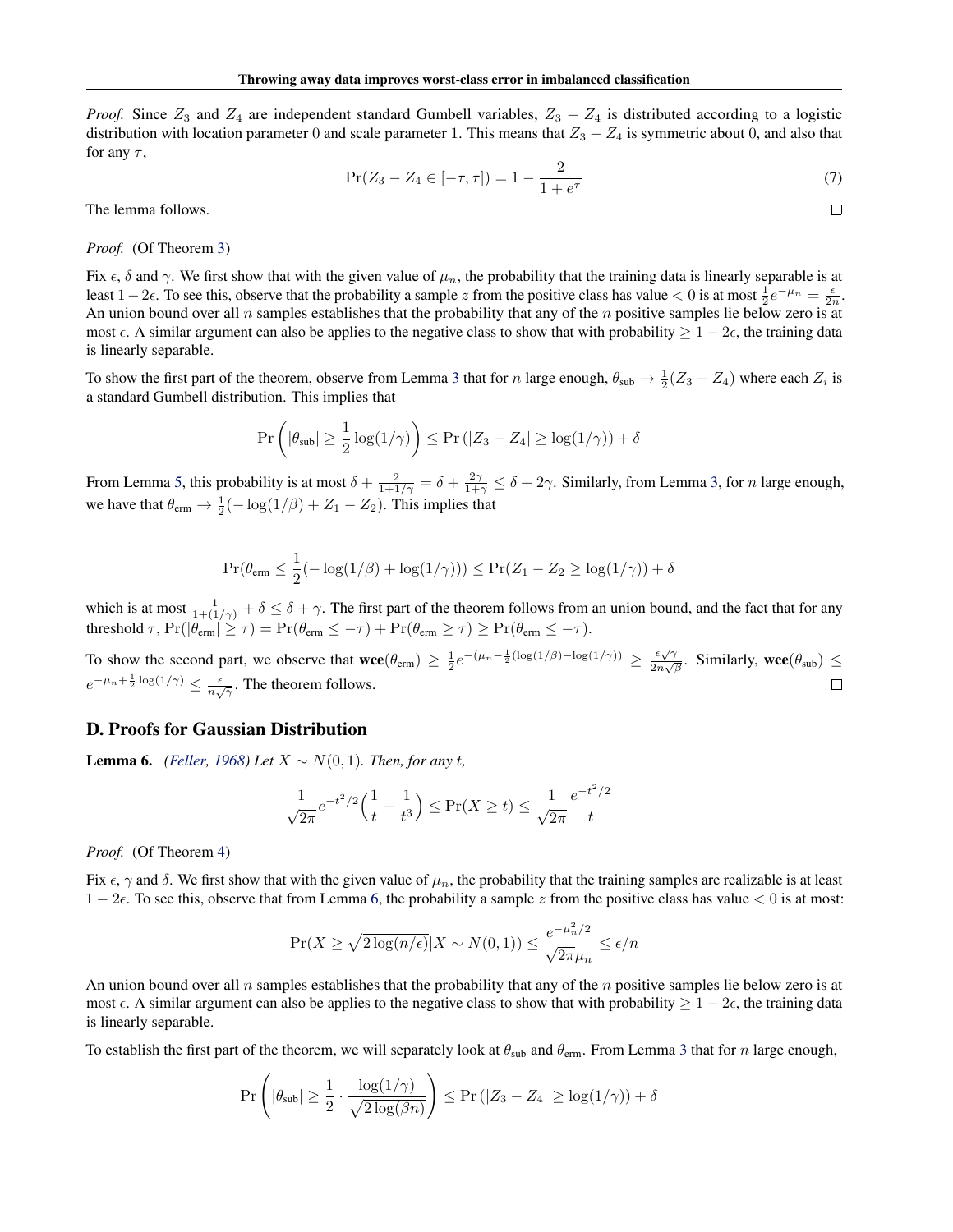From Lemma [5,](#page-9-1) this probability is at most  $\delta + \frac{2}{1 + (1/\gamma)} \leq \delta + 2\gamma$ .

Similarly, from Lemma [3,](#page-3-3) for  $n$  large enough, we have that:

$$
\theta_{\text{erm}} \rightarrow \frac{1}{2}(b_{\beta n} - b_n) + \frac{1}{2}a_{\beta n}(Z_1 - Z_2) + \frac{1}{2}(a_n - a_{\beta n})Z_2
$$

where  $Z_1$  and  $Z_2$  are standard Gumbell random variables. This means that for n large enough, and for any threshold  $\tau$ , we have that:

$$
\Pr(\theta_{\text{erm}} \le \tau) \le \Pr(\frac{1}{2}(b_{\beta n} - b_n) + \frac{1}{2}a_{\beta n}(Z_1 - Z_2) + \frac{1}{2}(a_n - a_{\beta n})Z_2 \le \tau) + \delta \tag{8}
$$

Now, observe that for Gaussians:

<span id="page-11-1"></span>
$$
b_{\beta n} - b_n = \sqrt{2 \log \beta n} - \frac{\log \log(\beta n) + \log 4\pi}{\sqrt{2 \log \beta n}} - \sqrt{2 \log n} + \frac{\log \log n + \log 4\pi}{\sqrt{2 \log n}}
$$
  
\n
$$
\leq \sqrt{2 \log \beta n} - \sqrt{2 \log n}
$$
  
\n
$$
= -\sqrt{2 \log \beta n} (1 - \sqrt{\frac{\log n}{\log \beta n}})
$$
  
\n
$$
= -\sqrt{2 \log \beta n} (1 - (1 + \frac{\log(1/\beta)}{\log \beta n})^{1/2})
$$
  
\n
$$
\leq -\sqrt{2 \log \beta n} (-\frac{\log(1/\beta)}{3 \log \beta n})
$$
  
\n
$$
\leq -\frac{2 \log(1/\beta)}{3\sqrt{2 \log \beta n}}
$$
 (9)

Here the first step follows as  $\frac{\log \log n + \log(4\pi)}{\sqrt{\log n}}$  is a decreasing function of n, and the second and third steps follow from algebra. The fourth step follows from the fact that  $(1+x)^{1/2} \ge 1 + x/3$  when  $x \le 3$ ; as  $n^3 \ge \beta^4$ ,  $\frac{\log(1/\beta)}{\log \beta n} \le 3$ . The final step then follows from algebra. Additionally, from Lemma [5,](#page-9-1)

<span id="page-11-0"></span>
$$
\Pr(a_{\beta n}(Z_1 - Z_2) \ge \frac{\log(1/\gamma)}{\sqrt{2\log \beta n}}) \le \Pr(Z_1 - Z_2 \ge \log(1/\gamma)) \le \frac{1}{1 + 1/\gamma} \le \gamma
$$

Finally, observe that

$$
a_{\beta n} - a_n = \frac{1}{\sqrt{2 \log \beta n}} - \frac{1}{\sqrt{2 \log n}}
$$
  
= 
$$
\frac{1}{\sqrt{2 \log \beta n}} (1 - \sqrt{\frac{\log \beta n}{\log n}})
$$
  
= 
$$
\frac{1}{\sqrt{2 \log \beta n}} (1 - (1 - \frac{\log(1/\beta)}{\log n})^{1/2})
$$
  

$$
\leq \frac{1}{\sqrt{2 \log \beta n}} \cdot \frac{\log(1/\beta)}{\log n}
$$
(10)

where the last step follows because for  $0 < x < 1$ ,  $\sqrt{1-x} \ge 1-x$ . Therefore,

<span id="page-11-2"></span>
$$
\Pr((a_{\beta n} - a_n)Z_2 \ge \frac{\log(1/\gamma)}{\sqrt{2\log \beta n}}) \le \Pr(Z_2 \ge \log(1/\gamma) \cdot \frac{\log n}{\log(1/\beta)})
$$
  
\n
$$
\le \Pr(Z_2 \ge \log(1/\gamma))
$$
  
\n
$$
\le 1 - e^{-\gamma} \le \gamma
$$
 (11)

where the first step follows from Equation [10,](#page-11-0) the second step from the fact that  $\log(1/\beta) \leq \log n$ , and the final step from the standard Gumbell cdf and the fact that  $1 - e^{-x} \le x$ . The first part of the theorem follows from combining Equations [9,](#page-11-1) [10](#page-11-0) and [11.](#page-11-2)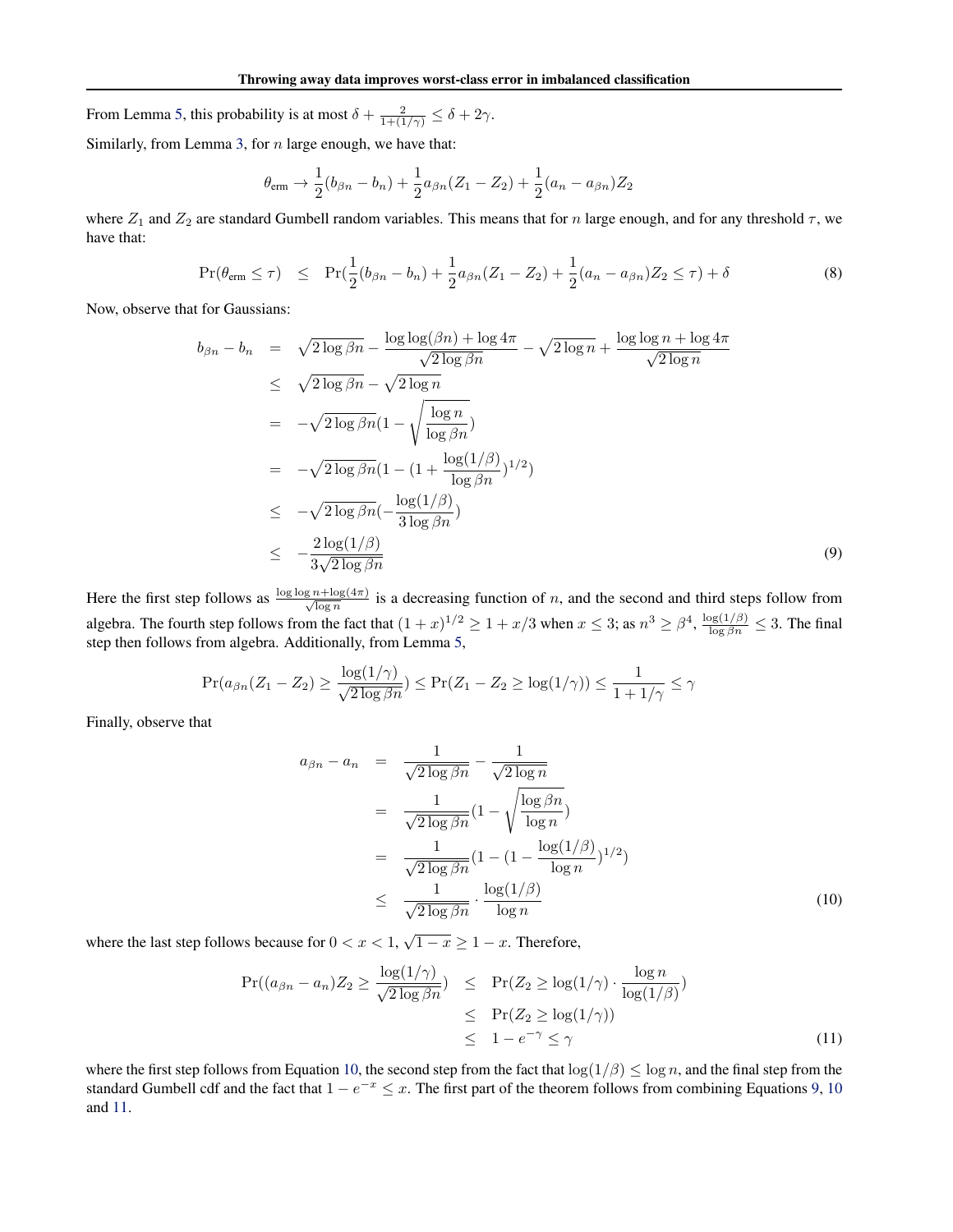To prove the third part of the theorem, we use Lemma [6.](#page-10-0) From the second part of the theorem and Lemma [6,](#page-10-0) observe that

$$
\text{wce}(\theta_{\text{sub}}) \leq \Phi\Big(\mu_n - \frac{\log(1/\gamma)}{2\sqrt{2\log\beta n}}\Big)
$$

From Lemma [6,](#page-10-0) the right hand side is, in turn, at most:

$$
\leq \frac{1}{\sqrt{2\pi}(\mu_n - \frac{\log(1/\gamma)}{2\sqrt{2\log \beta n}})} \cdot \exp\left(-\frac{1}{2}\left(\mu_n - \frac{\log(1/\gamma)}{2\sqrt{2\log \beta n}}\right)^2\right)
$$
  

$$
\leq \frac{2}{\sqrt{2\pi}\mu_n} \exp\left(-\frac{1}{2}\mu_n^2 + \frac{\mu_n \log(1/\gamma)}{2\sqrt{2\log \beta n}}\right)
$$
  

$$
\leq \frac{2\epsilon}{n} \cdot \exp\left(\frac{\mu_n \log(1/\gamma)}{2\sqrt{2\log \beta n}}\right)
$$

Here the first step follows because for n large enough,  $\mu_n - \frac{\log(1/\gamma)}{2\sqrt{2\log\beta}}$  $\frac{\log(1/\gamma)}{2\sqrt{2\log\beta n}} \ge \frac{1}{2}\mu_n$ ; this is because  $\mu_n$  is an increasing function of *n*. The second step follows because by design  $\frac{1}{\sqrt{2}}$  $\frac{1}{2\pi\mu_n}e^{-\mu_n^2/2} = \epsilon/n$  and the third step follows from simple algebra. We observe that  $\mu_n \leq \sqrt{2\log(n/\epsilon)}$  – this is because  $e^{-\sqrt{2\log(n/\epsilon)}^2/2}/\sqrt{4\pi \log(n/\epsilon)} < \epsilon/n$ . This implies that:

$$
\frac{\mu_n}{\sqrt{2\log \beta n}} \le \left(1 + \frac{\log(1/\epsilon \beta)}{\log \beta n}\right)^{1/2} \le 2,
$$

provided  $\frac{1}{\epsilon} \leq \beta^2 n$ . Therefore,

$$
\mathbf{wce}(\theta_{\text{sub}}) \leq \frac{2\epsilon}{\gamma n}
$$

In contrast, from Lemma [6,](#page-10-0)

$$
\begin{array}{rcl}\n\textbf{wce}(\theta_{\text{erm}}) & \geq & \Phi\left(\mu_n - \frac{\frac{2}{3}\log(1/\beta) - 2\log(1/\gamma)}{2\sqrt{2\log\beta n}}\right) \\
& = & \Phi\left(\mu_n - \frac{\log(\gamma^2/\beta^{2/3})}{2\sqrt{2\log\beta n}}\right)\n\end{array}
$$

From Lemma [6,](#page-10-0) this is at least:

$$
\frac{1}{\sqrt{2\pi}} \Big( \frac{1}{(\mu_n - \frac{\log(\gamma^2/\beta^{2/3})}{2\sqrt{2\log\beta n}})} - \frac{1}{(\mu_n - \frac{\log(\gamma^2/\beta^{2/3})}{2\sqrt{2\log\beta n}})^3} \Big) \cdot \exp\left(-\frac{1}{2} \Big( (\mu_n - \frac{\log(\gamma^2/\beta^{2/3})}{2\sqrt{2\log\beta n}})^2 \Big) \right)
$$

For *n* large enough,  $\frac{1}{(\mu_n - \frac{\log(\gamma^2/\beta^2/3)}{2\sqrt{2\log \beta_n}})^3} \leq \frac{1}{2} \frac{1}{(\mu_n - \frac{\log(\gamma^2/\beta^2/3)}{2\sqrt{2\log \beta_n}})^3}$  $(\mu_n - \frac{\log(\gamma^2/\beta^2/3)}{2\sqrt{2\log \beta n}})$ ; also  $\frac{1}{(\mu_n - \frac{\log(\gamma^2/\beta^2/3)}{2\sqrt{2\log \beta n}})} \geq \frac{1}{\mu_n}$ . This implies that the right hand side is at least:

$$
\frac{1}{\sqrt{2\pi}} \cdot \frac{1}{2\mu_n} \cdot \exp(-\frac{1}{2} \left( (\mu_n - \frac{\log(\gamma^2/\beta^{2/3})}{2\sqrt{2\log \beta n}})^2) \right)
$$

Observe that:

$$
\frac{1}{2\sqrt{2\pi}\mu_n} \cdot \exp\left(-\frac{1}{2}\left((\mu_n - \frac{\log(\gamma^2/\beta^{2/3})}{2\sqrt{2\log\beta n}})^2\right)\right)
$$
\n
$$
\geq \frac{1}{2\sqrt{2\pi}\mu_n} \cdot \exp\left(-\frac{1}{2}\mu_n^2\right) \cdot \exp\left(\frac{\mu_n \log(\gamma^2/\beta^{2/3})}{2\sqrt{2\log\beta n}} - \left(\frac{\log(\gamma^2/\beta^{2/3})}{2\sqrt{2\log\beta n}}\right)^2\right)
$$
\n
$$
\geq \frac{1}{2} \cdot \frac{\epsilon}{n} \cdot \exp\left(\frac{1}{2}\frac{\mu_n \log(\gamma^2/\beta^{2/3})}{2\sqrt{2\log\beta n}}\right)
$$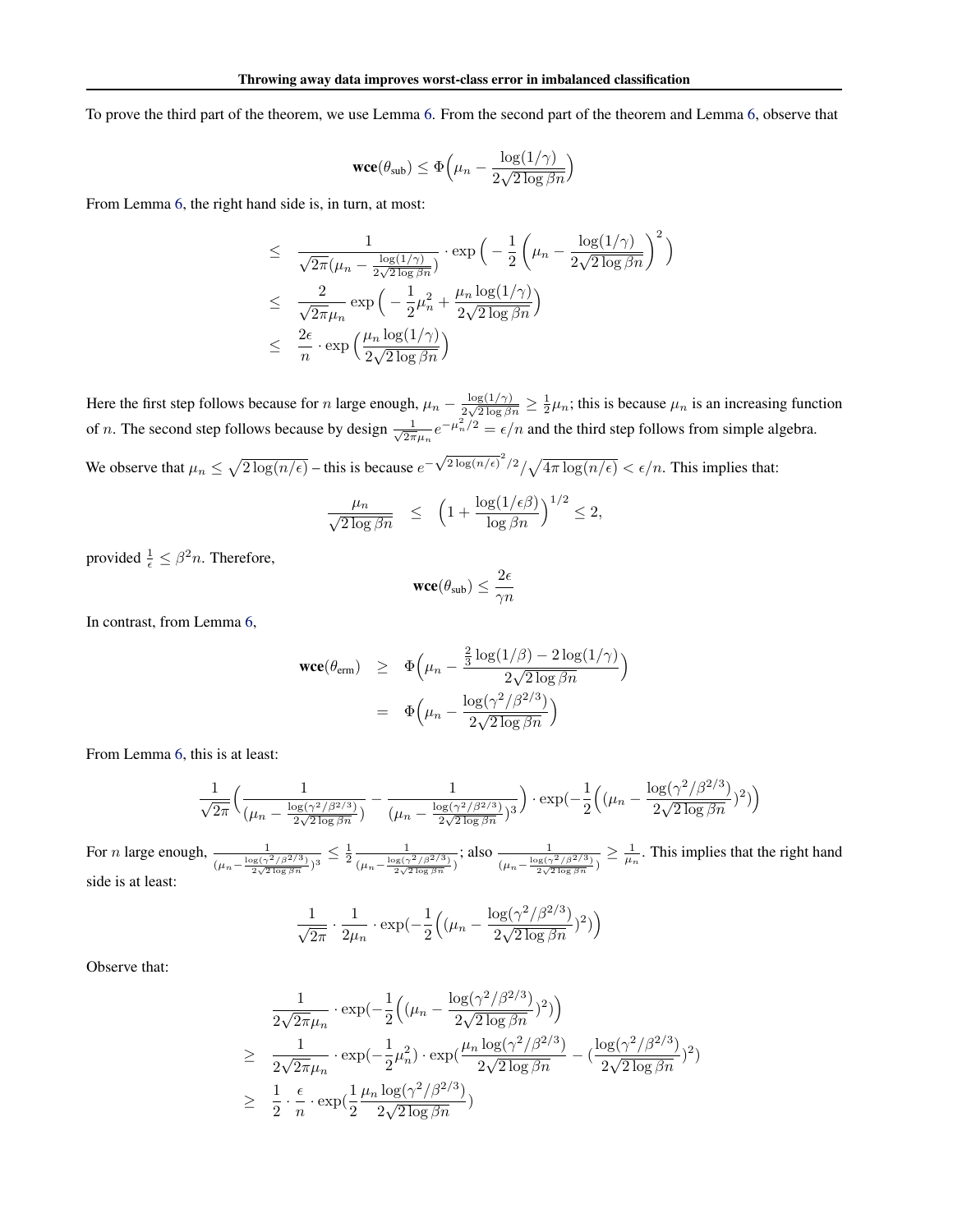where the first step follows since  $\frac{1}{\sqrt{2}}$  $\frac{1}{2\pi\mu_n} \cdot e^{-\mu_n^2/2} = \epsilon/n$  and the second step follows since for large enough  $n, \mu_n/2 \geq$  $\frac{\log(\gamma^2/\beta^{2/3})}{\sqrt{2}}$  $\frac{2\sqrt{2\log \beta n}}{2\sqrt{2\log \beta n}}$ .

Also: observe that for *n* large enough  $\frac{\mu_n}{\sqrt{2 \log \beta_n}} \geq \frac{1}{2}$  – since  $\mu_n \geq \frac{1}{2} \sqrt{2 \log(n/\epsilon)}$ . Putting these all together, the entire error is at least:

$$
\frac{\epsilon}{2n} \exp\left(\frac{1}{8} \log(\gamma^2/\beta^{2/3})\right) \ge \frac{\epsilon \gamma^{1/4}}{2n\beta^{1/12}}
$$

 $\Box$ 

 $\Box$ 

 $\Box$ 

The theorem now follows.

**Lemma 7.** *Suppose we are given*  $\mu > 0$ *, and*  $0 \le t \le \mu$ *. Then,* 

$$
\mathbf{wce}(t) = \Phi(\mu - t)
$$

*where*  $\Phi(x)$  *is the Gaussian tail function.* 

*Proof.* The first part of the lemma follows from our definition of error and from geometry.

# E. Proofs for Frechet Distribution

For this example, we assume that  $D(\mu)$  is the two-sided Frechet distribution with parameter  $\alpha$ ; in other words, the CDF F is:

$$
F(x) = \frac{1}{2} + \frac{1}{2}e^{-(x-\mu)^{-\alpha}}, \quad x \ge \mu, \alpha > 0
$$
  
=  $\frac{1}{2} - \frac{1}{2}e^{-(\mu - x)^{-\alpha}}, \quad x \le \mu$ 

Here, each  $Z_i$  is distributed according to a Frechet distribution with parameter  $\alpha$ ; additionally,  $b_n = 0$  and  $a_n = n^{1/\alpha}$ . Accordingly, we can get the following theorem.

<span id="page-13-0"></span>**Lemma 8.** *If*  $0 \le x \le 1$ *, then,* 

$$
x(1 - e^{-1}) \le 1 - e^{-x} \le x
$$

*Proof.* First we show the upper bound. Let  $f(x) = 1 - x - e^{-x}$ ;  $f(0) = 0$ , and  $f'(x) = -1 + e^{-x} \le 0$  for  $x \ge 0$ . Therefore f is a decreasing function for  $x \ge 0$ ; this means that for  $x \ge 0$ ,  $f(x) = 1 - x - e^{-x} \le f(0) = 0$ . The bound follows.

For the lower bound, let  $g(x) = 1 - e^{-x}$ . Observe that  $g(0) = 0$ . Additionally,  $g''(x) = -e^{-x} < 0$  which makes g a concave function – which means that for  $x \in [0, 1]$ ,  $g(x)$  lies above the line segment connecting  $g(0) = 0$  and  $g(1) = 1 - e^{-1}$ . Formally,

$$
g(x) \ge (1 - x)g(0) + xg(1) \ge (1 - e^{-1})x
$$

The lower bound follows.

*Proof.* (Of Theorem [5\)](#page-5-1) We first show that with the given value of  $\mu_n$ , the probability that the training data is linearly separable is at least  $1 - 2\epsilon$ . To see this, observe that the probability a sample z from the positive class has value < 0 is at most  $\frac{1}{2}(1 - e^{-\mu_n^{-\alpha}}) \le \frac{1}{2}\mu_n^{-\alpha} \le (\epsilon/n)$ . An union bound over all *n* samples establishes that the probability that any of the *n* positive samples lie below zero is at most  $\epsilon$ . A similar argument can also be applies to the negative class to show that with probability  $\geq 1 - 2\epsilon$ , the training data is linearly separable.

To prove the first part of the theorem, observe that Lemma [3](#page-3-3) suggests that  $\theta_{sub} \to \frac{1}{2}(\beta n)^{1/\alpha}(Z_3 - Z_4)$  and  $\theta_{\text{erm}} \to$  $\frac{1}{2}(\beta n)^{1/\alpha}Z_1 - n^{1/\alpha}Z_2$  where each  $Z_i$  is a Frechet random variable with parameter  $\alpha$ .

Let us first address  $\theta_{sub}$ . Since  $Z_3$  and  $Z_4$  are standard Frechet variables and are always positive, we have that:

$$
Pr(|Z_3 - Z_4| \ge (1/\gamma)^{1/\alpha}) \le Pr(Z_3 \ge (1/\gamma)^{1/\alpha}) + Pr(Z_4 \ge (1/\gamma)^{1/\alpha}) \le 2\gamma
$$